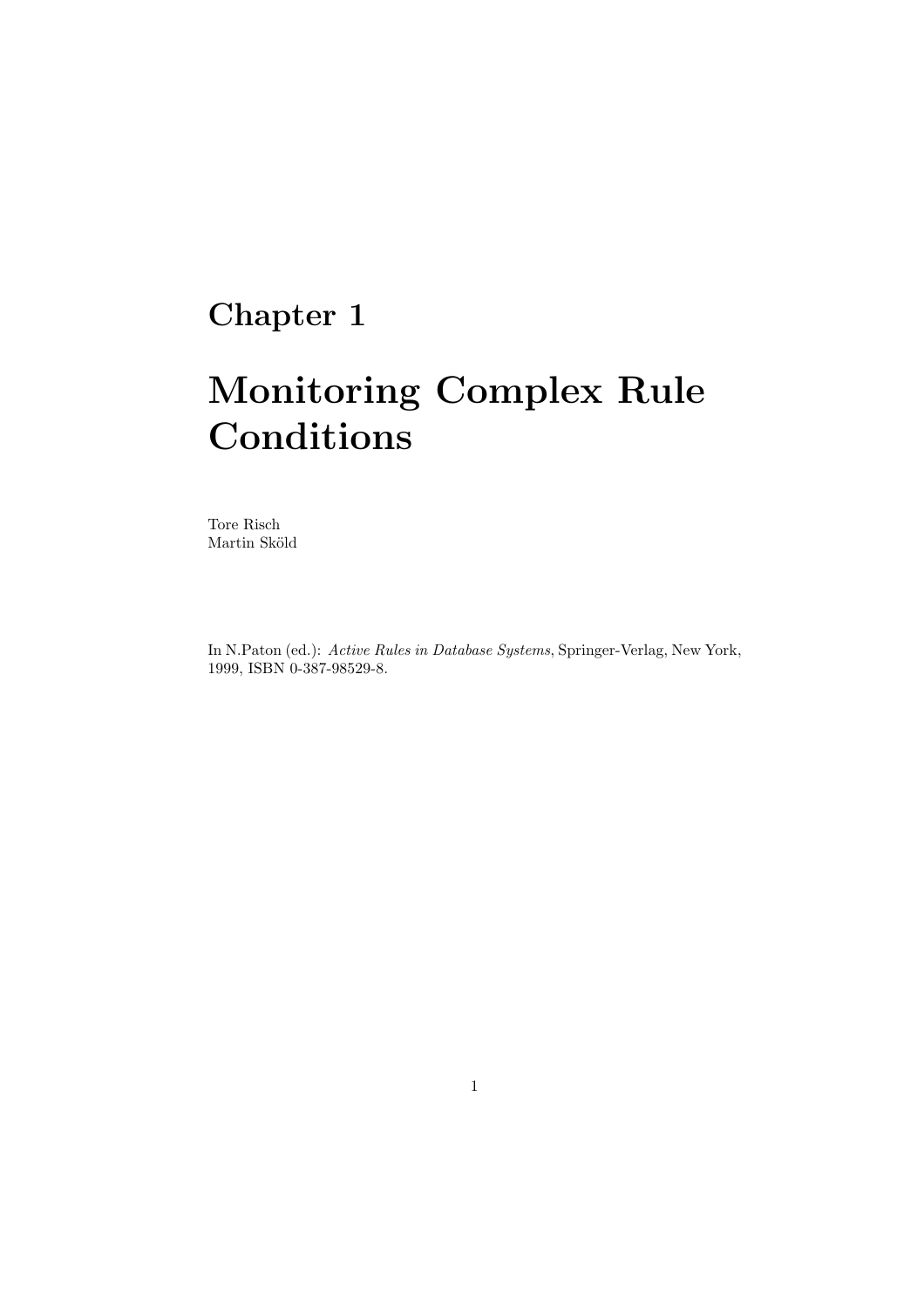## **Abstract**

This chapter describes and discusses the problem of efficient checking of complex rule conditions expressed as database queries. For this several methods have been proposed that are based on the technique of *incremental evaluation*. With incremental evaluation the state of a rule condition is materialized and, after an update, the new state of the condition is defined incrementally in terms of differences to the materialized state generated by the update. First an overview of the traditional methods for incremental evaluation is given. Then a *partial differencing calculus* is defined for set algebra and is then mapped to the relational operators. Examples are given on how the calculus has been used to define an algorithm that allows trade-offs between space and time efficiency when checking complex rule conditions.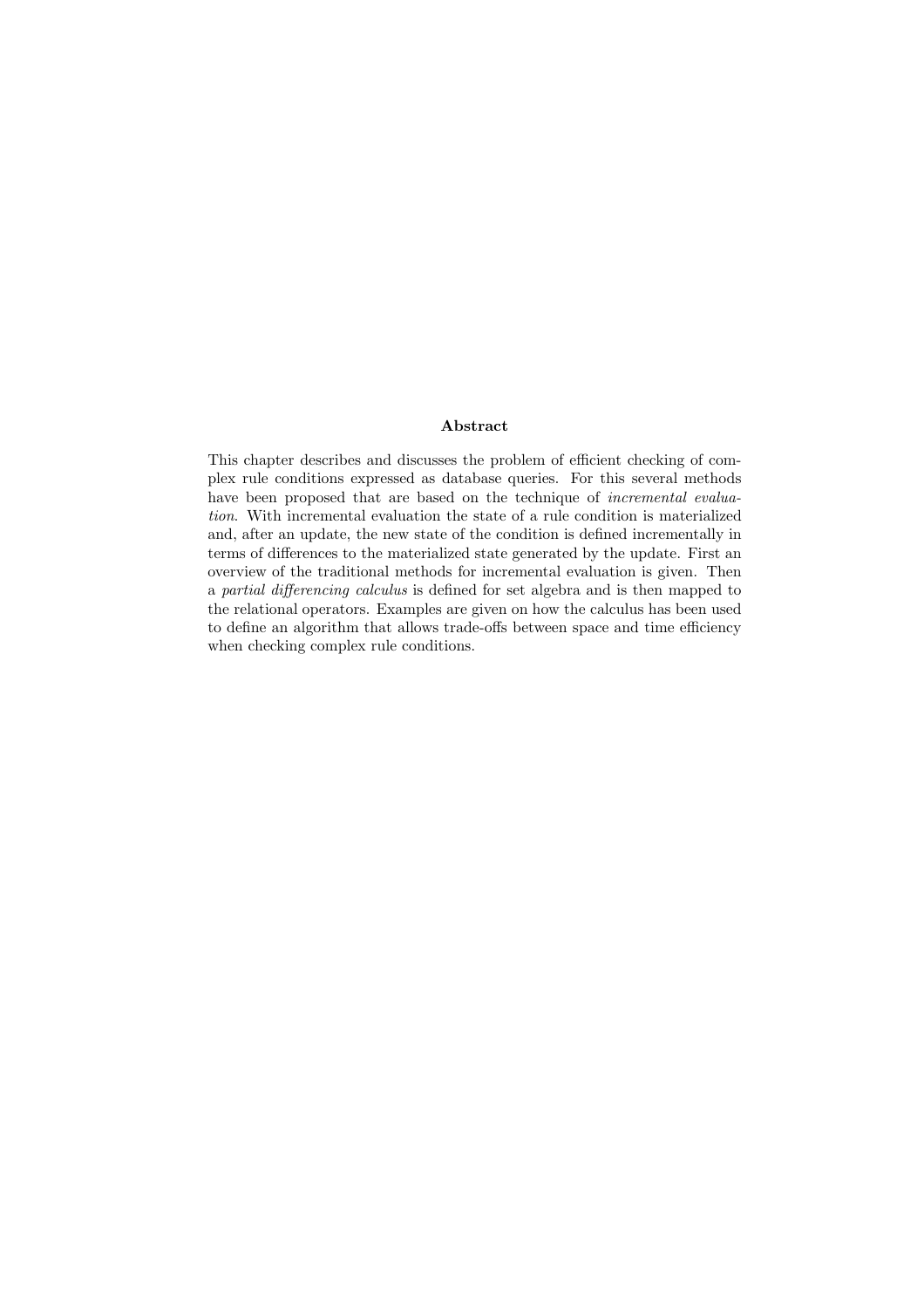## **1.1 Introduction**

The discussion in this chapter concerns the efficient evaluation of complex rule conditions. The discussion is applicable both to CA and ECA rules with complex rule conditions. Systems based on CA rules (e.g. AI production rule systems) have traditionally used more complex rules than ECA rules of active databases. However, as more advanced active database systems are being developed the need for efficient handling of complex rule conditions will increase for ECA rules as well.

The condition part of a rule is allowed to be more or less complex in different active database systems. If it is expressed as a general database query it can span very large parts of the database. A *naive* method of checking such a rule condition is to execute the complete rule condition whenever an event that triggers the rule has occurred. This, however, can be very costly. For example, a rule attached to update events of the salaries of employees might have a rule condition that specifies that the rule action is executed only when the sum of the incomes of all employees is larger than the salary budget. The execution cost for a query that adds together all employee salaries is proportional to the number of employees in the database. It would be very inefficient if the ADBMS would check the complete query representing the condition every time the salary of an employee is updated.

The example illustrates that for optimization of rule conditions it is not always sufficient to rely solely on conventional query optimization techniques. Special optimization techniques are needed to execute complex rule conditions with reasonable efficiency. Such optimizations can make use of special knowledge about rules. In our example, it is favorable to store the sum of all employee salaries in the database and then incrementally update the sum whenever the salary of some employee is changed. The condition checking only has to check whether the materialized sum is larger than the budget.

The example illustrates the need for an important class of optimization techniques for rule conditions based on *incremental evaluation* of rule conditions. Incremental evaluation avoids recomputing the rule condition completely for every event by incrementally computing the influence of an update event on a materialized part of a condition. In the example, when an income of an employee or manager is updated, we use the incremental difference between the old and the new income to calculate the influence on the sum on the update.

This chapter first makes an overview of some well-known incremental evaluation techniques and how they have been used in databases. In particular we discuss how well suited the various techniques are for monitoring rule conditions in active databases.

To illustrate and formalize the technique a *partial difference calculus* is presented that formally defines incremental changes to rule conditions in an active DBMS. The calculus is based on a form of incremental evaluation named *partial differencing* of rule conditions. The calculus gives us a formalism to optimize rule condition checking with respect to both space and time. Space optimization is achieved since the calculus does not presuppose materialization of all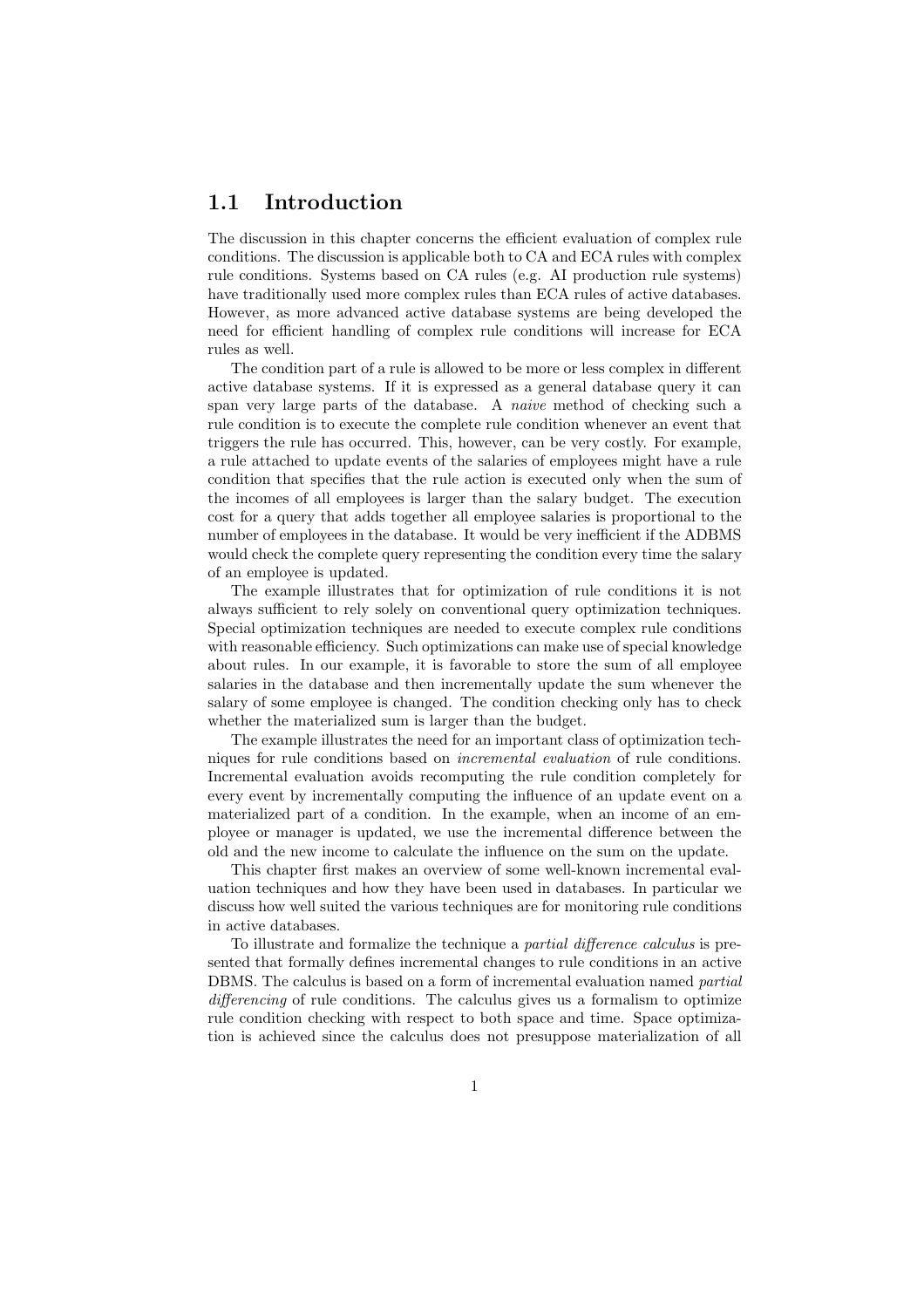intermediate results of monitored conditions to find its previous state. As an alternative to complete materialization of the rule condition, the calculus provides a method to do a *logical rollback* from the new database state to the old one. Thus by using the calculus, a rule optimizer has the choice of not materializing when favorable.

The calculus has been applied in the implementation of an incremental algorithm that efficiently monitors complex rule conditions [SR96]. To optimize space usage the algorithm uses a *breadth-first, bottom-up* propagation based on the calculus combined with the possibility to do logical rollbacks. Time optimization is achieved by materializing some (but not all) intermediate results and then incrementally computing as little as possible at each update. The algorithm is particularly favorable for database transactions with few updates and where the rule conditions are complex and the rule checking is deferred until the end of transactions (deferred coupling mode). However, the technique can also be used for immediate coupling mode. The algorithm and the calculus are applicable both to CA (production) rules and to ECA rules.

## **1.2 Incremental evaluation techniques**

*Finite differencing* [PK92] is an incremental evaluation method to calculate changes to functions in terms of changes to its arguments. As a simple example, if we have a function

#### netpay = income - taxes - fees

and increase the income with  $\Delta$ income while taxes and fees stay fixed, we get the same change in netpay, i.e.:

 $\Delta$ netpay =  $\Delta$ income,

If the old state of netpay is materialized the new state can be computed by just incrementing netpay with  $\Delta$ income. It is favorable to use such incremental evaluation if it is cheaper to look up the materialization than to compute the subtraction<sup>1</sup>. The example illustrates that it is often (but not always) cheaper to incrementally compute the incremental difference to the value of a function than to fully recompute it.

The example illustrates the *chain rule* [PK92] for the minus function:

If  $F = X - Y$  then  $\frac{\Delta F}{\Delta X} = \Delta X$  and  $\frac{\Delta F}{\Delta Y} = -\Delta Y$ , where  $\frac{\Delta F}{\Delta X}$  denotes the change to F, given the change  $\Delta X$  to X and  $\frac{\Delta F}{\Delta Y}$  denotes the change to F given the change  $\Delta Y$  to Y. Thus we get the *partial difference* expressions  $\Delta F = \frac{\Delta F}{\Delta X} = \Delta X$  if  $\Delta Y$  is empty and  $\Delta F = \frac{\Delta F}{\Delta Y} = -\Delta Y$  if  $\Delta X$  is empty.

Early work on finite differencing was done by Paige and Koenig [PK92] who used the technique for improving the efficiency of programs in the setoriented programming language SETL by program transformations. In that work differentiation operators were defined for the basic set functions in the

<sup>&</sup>lt;sup>1</sup>This is actually not the case here, but would be so if the operator had been a more expensive, e.g. a set or an aggregation operator.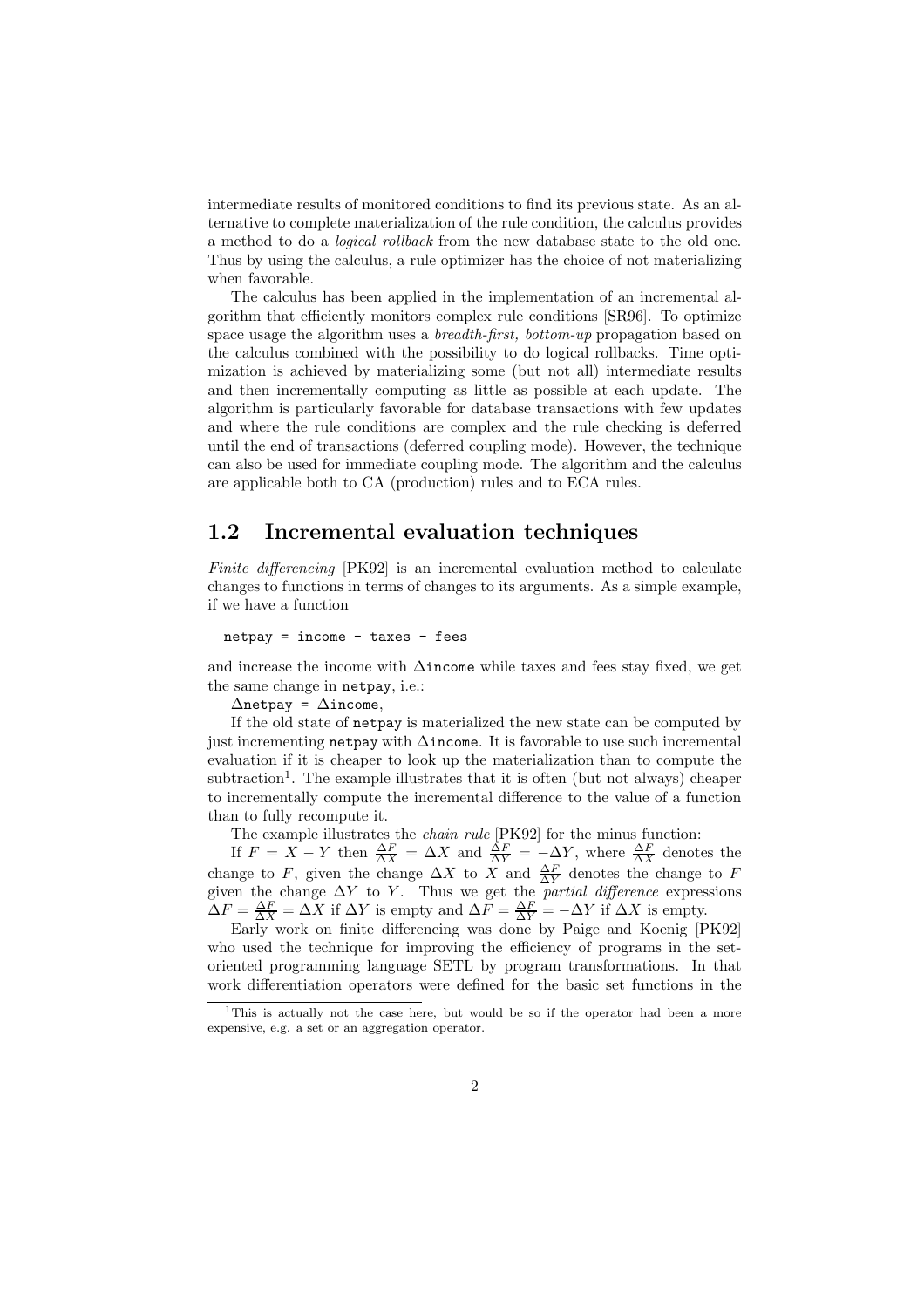SETL language. The transformed programs were faster since results of functions could then be materialized to avoid recomputations of large sets.

Paige and Koenig also discovered that finite differencing could be applied on materialization of derived data in databases [KP81]. In [KP81] finite differencing is used for materializing derived data in a functional data model. Finite differencing for maintaining materialized views in the relational model was first developed in [BLT86] where it was shown how to incrementally maintain materialized relational Select-Project-Join (SPJ) views. Work on incremental maintenance of materialized views in Datalog can be found in [GM95, KM92, DS93]. In [QW91] the relational algebra is extended with some incremental operators that can be used for differencing relational algebra expressions.

[RCBB89] proposed incremental evaluation of relational Select-Project-Join (SPJ) queries in ECA rule conditions. The motivation for this was that ECA rules with complex rule conditions need incremental evaluation techniques for efficient evaluation of the condition part. The work was based on defining an algebra for computations over database changes, ∆-relations. Each relation had an associated ∆-relation where the tuples that got added and deleted during an update operation were stored. Each SPJ-view also had ∆-relations which were computed though a *chain-rule* for SPJ queries. An incremental evaluation algorithm for rule condition monitoring was also proposed by [HD91].

In [CW91] it is shown how active rules can be used for maintaining materialized views. The rules are semi-automatically generated from the user defined views to be materialized. The generated ECA rules are parameterized to allow for a simple form of incremental evaluation.

A classical algorithm for incremental evaluation of rule conditions in AI is the RETE algorithm [For82]. It is used to incrementally evaluate rule conditions (called patterns) in the OPS5 [BFKM85] expert system shell. OPS5 is a forward-chaining production rule system where all patterns are checked using RETE. Thus, in difference to active database systems, all the instantiations of all patterns (i.e. all queries) in the current OPS5 program are incrementally maintained, and regular demand driven database queries are not supported. In RETE the system records each incremental change (insertions or deletions, called tokens) to the stored data. For patterns that reference other patterns (i.e. derived patterns) a *propagation network* is built that incrementally maintains the instances of the derived patterns. The propagation network may contain both selections (represented as *alpha nodes*) and joins (represented as *beta nodes*). The alpha nodes (selections) are always propagated before the beta nodes (joins).

The main problem with using RETE for rule matching in large databases is that RETE is very space inefficient for large databases since RETE saves all intermediate results for all rule conditions. RETE furthermore does not do join optimizations which may result in a combinatorical explosion of the size of the working memory [Mir87]. Its memory usage therefore often becomes substantially larger than the database itself. To improve the performance of RETE the TREAT [Mir87] and A-TREAT [Han92] algorithms were developed. These algorithms are shown to be more efficient for large databases [WH92].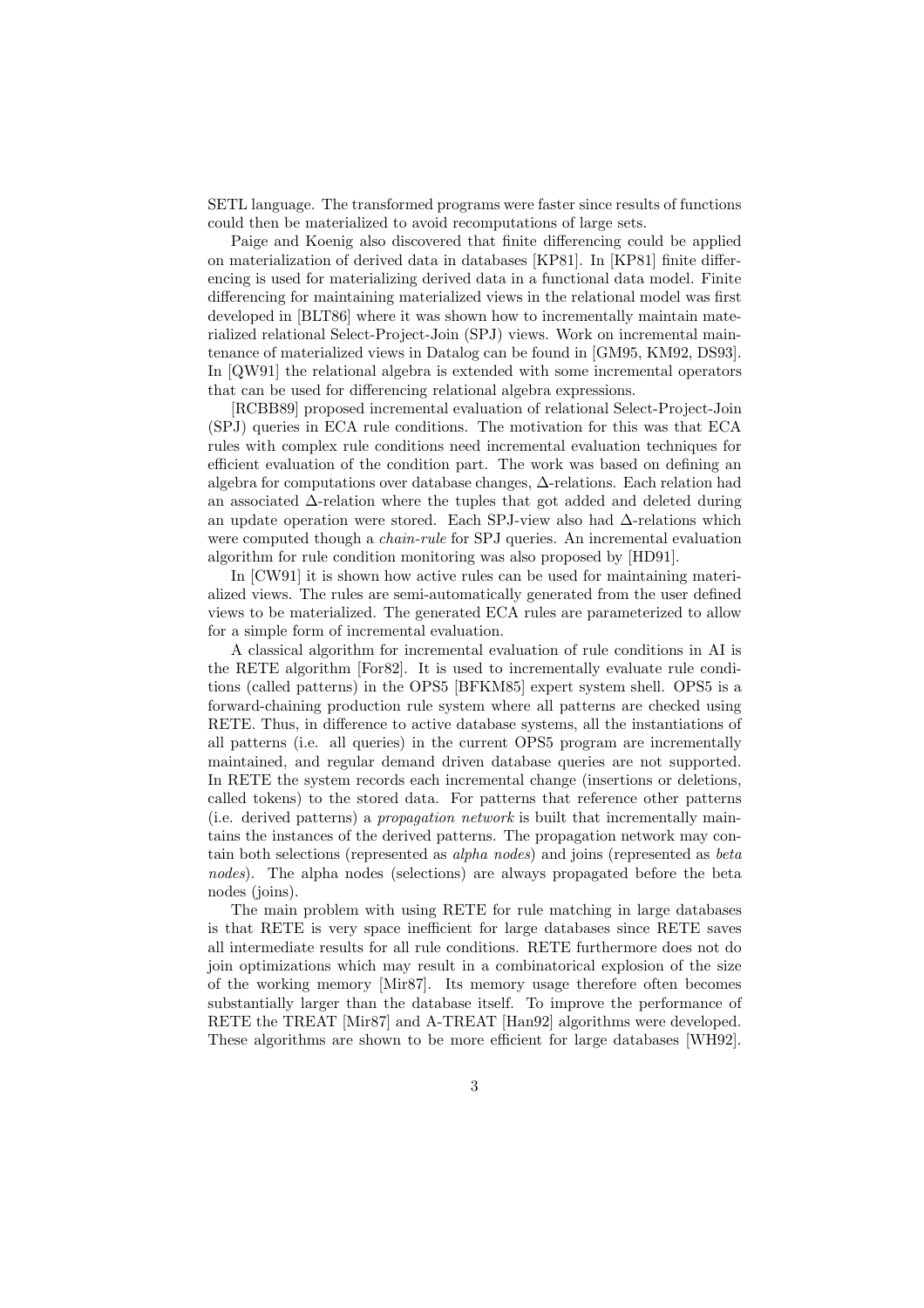TREAT avoids the combinatorical space explosion by using relational database optimization techniques [Mir87]. A-TREAT further reduces the memory usage by avoiding to materialize some intermediate results by defining some selection nodes in the propagation network as simple relational expressions [Han92] (named *virtual alpha nodes*). A related approach is proposed in [FRS93a] where an algorithm is presented that can take a set of rules and return the set of relational expressions that is most profitable to materialize to support efficient execution of the rules. These are examples of how to trade query execution time for space in rule condition checking.

By contrast relational differencing techniques [RCBB89] transform relational expressions into one or several incremental expressions. The nodes in the propagation network do not reflect hard-coded primitive operations as in alpha and beta nodes, but represent temporary storage of data propagated from the nodes below. The arcs represent variables in these expressions.

In the partial differencing technique described below, the propagation network will contain separate relational expressions associated with each *arc* of the network representing the specific changes coming from each input node. These partial changes are accumulated in the nodes through a special operator, called *delta-union* ( $\cup \wedge$ ). This has the advantage that the partial incremental expressions are simpler and more efficient to optimize and evaluate, in particular for deferred rules where few changes are made in the transaction [SR96, Sko97].

In Heraclitus[GHJ96] a database programming language is proposed that supports incremental evaluation by having deltas, i.e. incremental changes, as first class data types. This allows for different rule semantics to be implemented, but leaves it to the programmer to define how to incrementally evaluate database expressions. Since incremental expressions can be rather complicated it is preferable if the system could automatically generate them, rather than letting the programmer explicitly define them. The Heraclitus approach is very similar to ECA rules, which also can be used to manually maintain materialized views [SJGP90].

## **1.3 Differencing Relational Expressions**

Let P be a relation whose values depend on the values of the relations  $O$  and  $R$ which we call the *influents* of the *affected* relation P. Thus the definition of P is defined as some function  $P = op(Q, R)$  where  $op(x, y)$  is some set (or relational algebra) operator.

In *full differencing* the changes to P is defined in terms of some combination of changes to Q and R that depends on the operator op. Thus  $\Delta P =$  $op'(\Delta Q, \Delta R)$ , where  $op'(x, y)$  is an incremental version of  $op(x, y)$ . Full differencing of relational algebra was done by [RCBB89, BLT86] and of Datalog by [GM95, KM92, DS93]. The problem with full differencing of relational algebra or Datalog expressions is that the differential operator,  $op'(x, y)$  is complex for many expressions such as SPJ joins and aggregation operators. It is therefore difficult to use conventional query optimization techniques to optimize the dif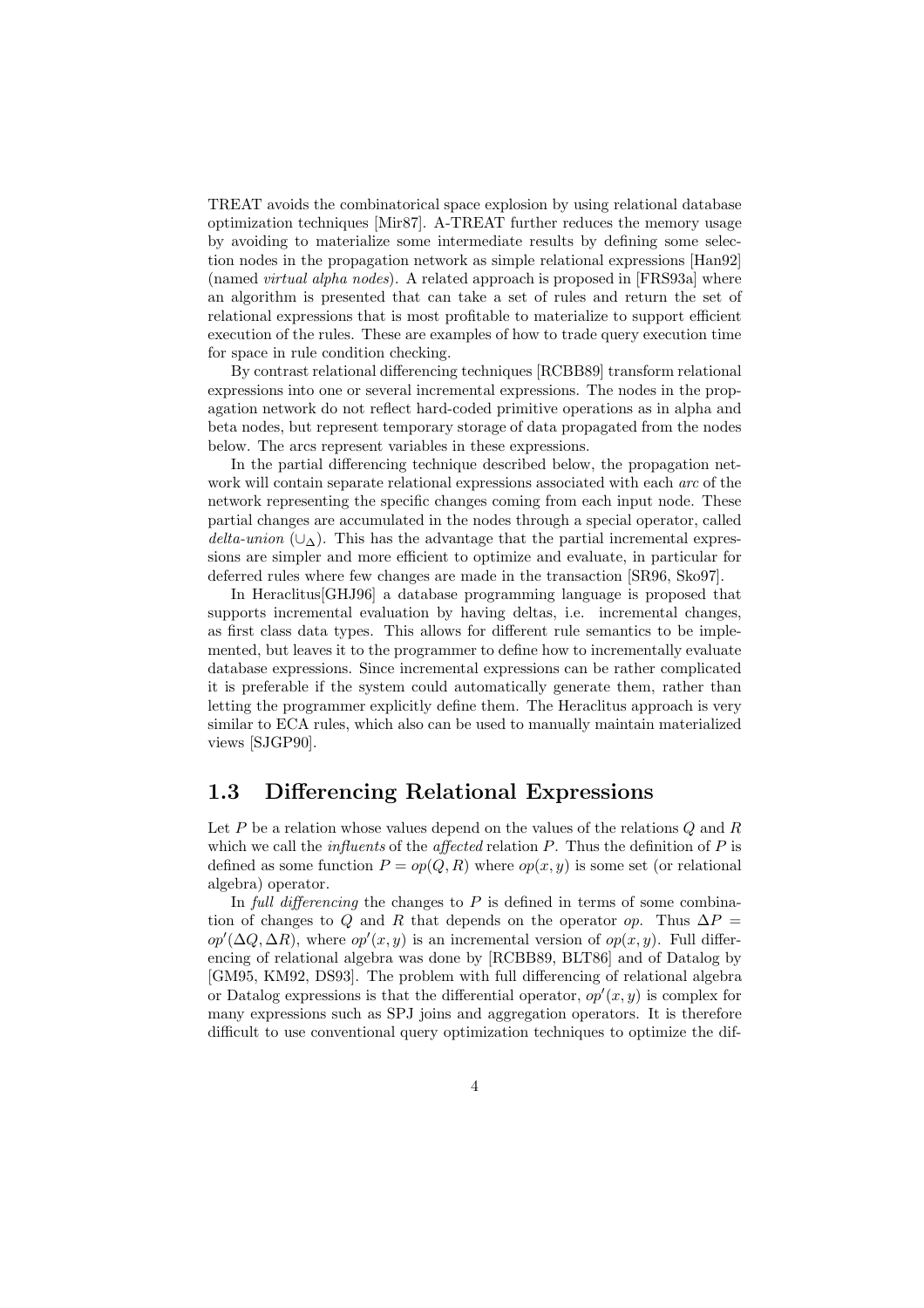ferentiated expressions. Also we notice that transactions are often small with few updates and therefore it is common that  $\Delta P$  and  $\Delta Q$  are not both updated in the same transaction.

Instead of full differencing we define *partial differencing* rules where changes to P are defined in terms of separate changes for each of its influents. Let  $\frac{\Delta P}{\Delta Q}$ and  $\frac{\Delta P}{\Delta R}$  denote changes to P given changes in Q and R, respectively.  $\Delta P$  can be expressed as a function of the *partial differential* functions  $\frac{\Delta P}{\Delta Q}$  and  $\frac{\Delta P}{\Delta R}$ . We will define how to automatically derive the partial differentials  $\frac{\Delta P}{\Delta Q}$  and  $\frac{\Delta P}{\Delta R}$  from the definition of P, and how to calculate the total change  $\Delta P$  from the partial differentials. If there is an update of  $R$ , but not of  $Q$ , we can use the partial differential  $\frac{\Delta P}{\Delta R}$  to compute  $\Delta P = \frac{\Delta P}{\Delta R}(\Delta R)$ . Analogous for changes to Q, but not to R, we define  $\Delta P$  as  $\Delta P = \frac{\Delta P}{\Delta Q}(\Delta Q)$ . The partial differential operators  $\frac{\Delta P}{\Delta Q}$  and  $\frac{\Delta P}{\Delta R}$  give much less complicated expressions than the full differential operator op .

Also notice that the partial differencing calculus itself does not say anything about what intermediate relational expressions (views) are materialized or not; it just tells how to calculate a change of an expression given a change to one of its influents. It is up to the rule compiler to use the calculus and to materialize intermediate results in the best possible way. In some cases the incremental expressions need to refer back to the old value of some intermediate result. If the intermediate result is materialized, this a straight-forward data access. If it is not materialized, the old value can still be computed by a so called *logical rollback* defined in the calculus below.

Partial differencing has the following properties compared to other approaches for incremental evaluation:

- Often the number of updates in a transaction is small and often one or very few tables are updated. Therefore, only one or very few partial differentials are affected and need to be checked in each transaction. Compared to using conventional finite differencing [BLT86, RCBB89] each partial differential becomes a relatively simple database query that can be optimized using traditional cost-based query optimization techniques  $[SAC^+79]$ . The partial differentials can be automatically generated by a rule compiler. The regular query optimizer is then applied on the partially differenced expression assuming few changes to a single influent. The cost model of the query optimizer should be adapted to support this assumption.
- Insertions are more common than deletions and the calculus for deletions is much more complicated and costly than the calculus for insertions. The partial differentials for handling insertions and deletions do not have the same structure since conditions that depend on deletions are actually historical queries that must be executed in the old database state when the deleted data were present. This makes negative differentials different, more complicated, and not easily mixable with positive ones. We therefore separately define *positive* and *negative* partial differentials, denoted  $\frac{\Delta P}{\Delta + Q}$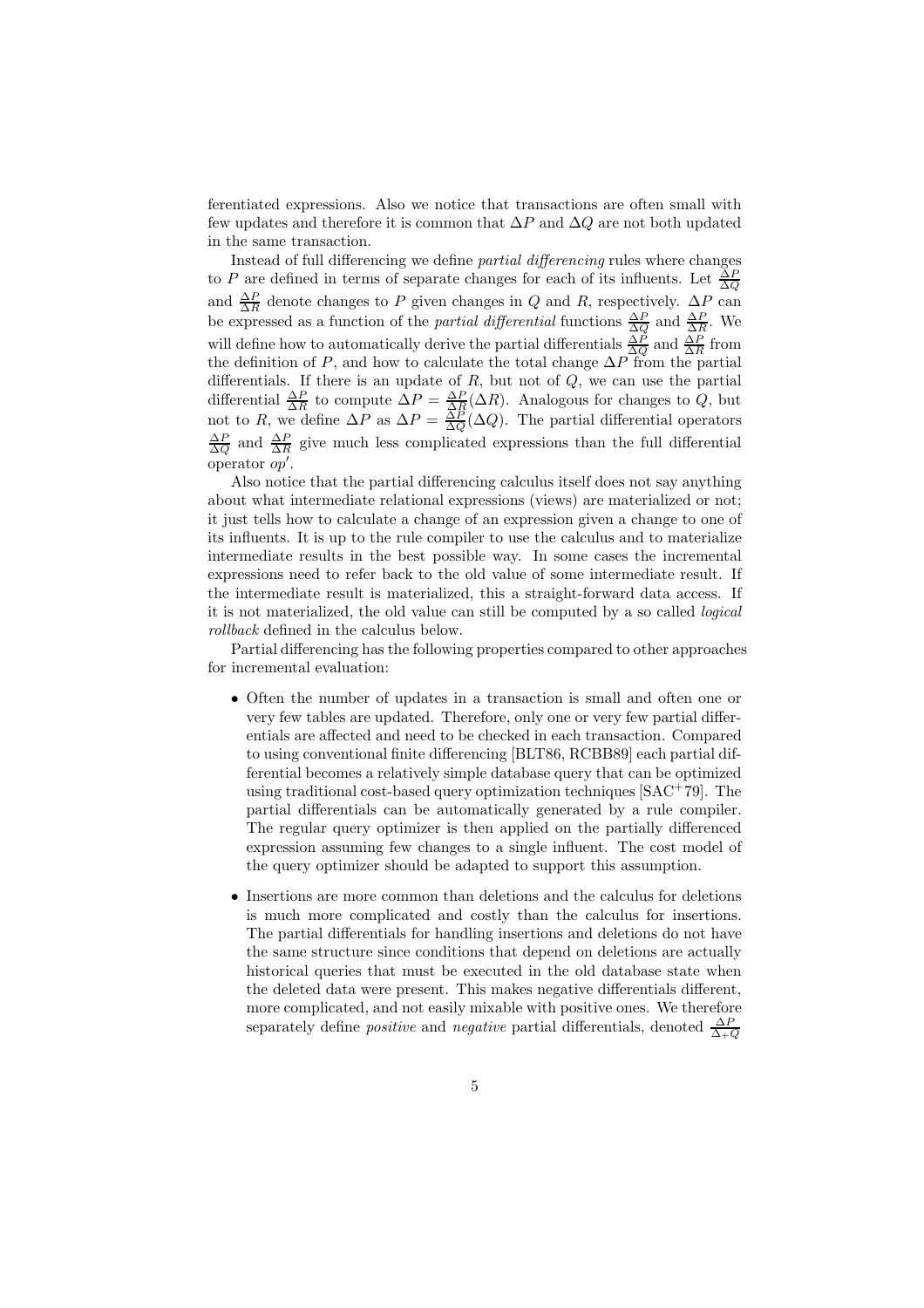and  $\frac{\Delta P}{\Delta - Q}$ , respectively.

Based on the calculus, an algorithm has been developed [SR96] for efficient rule condition monitoring. The algorithm propagates incremental changes through a *propagation network* that describes how each monitored condition is defined in terms of its subconditions. For correct and efficient handling of both insertions and deletions in the absence of materializations the algorithm requires a *breadth-first, bottom-up* propagation through the propagation network. The propagation of deletions is performed only when records are deleted since the more complicated calculus for deletions make their partial differencing slower than insertions.

In order to significantly reduce permanent memory utilization the algorithm immediately releases intermediate change materializations as the propagation proceeds upwards in the propagation network. One can regard this as if a wavefront of change materializations that is propagated breadth-first up through the network.

A rule system has been implemented that uses the algorithm for monitoring complex rule conditions [SR96]. The default semantics of our active rules [RS92] uses the CA model where each rule is a pair,  $\langle$ Condition,Action $\rangle$ , where the condition is a declarative database query, and the action is a database procedural expression. ECA-rules have also been implemented [Mac96] and the techniques presented here are applicable for evaluating complex rule conditions of ECA-rules as well; the event part just further restricts when the condition is tested. Set-oriented action execution [WF90] is supported since data instances can be passed from the condition to the action of each rule by using shared query variables. Deferred condition evaluation is supported by delaying the condition checking until a *check* phase usually at commit time. In the check phase, change propagation is performed only when changes affecting activated rules have occurred, i.e. no overhead is placed on database operations (queries or updates) that do not affect any rules. After the change propagation, one triggered rule is chosen through a *conflict resolution method*. Then the action of the rule is executed for each instance where the rule condition is true based on the net changes of the rule condition.

Next we proceed by presenting an example incremental condition monitoring of active rules. The example will illustrate incremental evaluation by showing how our calculus is used to efficiently implement active rules in the AMOS DBMS [SR96].

## **1.4 Monitoring Active Rule Conditions in AMOS**

Active rules have been introduced into AMOS [RS92, FRS93b] (Active Mediators Object System), an Object Relational DBMS. The data model of AMOS is based on the functional data model of Daplex [Shi81] and Iris [FAC<sup>+</sup>89]. AMOSQL, the query language of AMOS, is a derivative of OSQL [Lyn91]. The data model of Iris is based on *objects, types, and functions*. In AMOS the data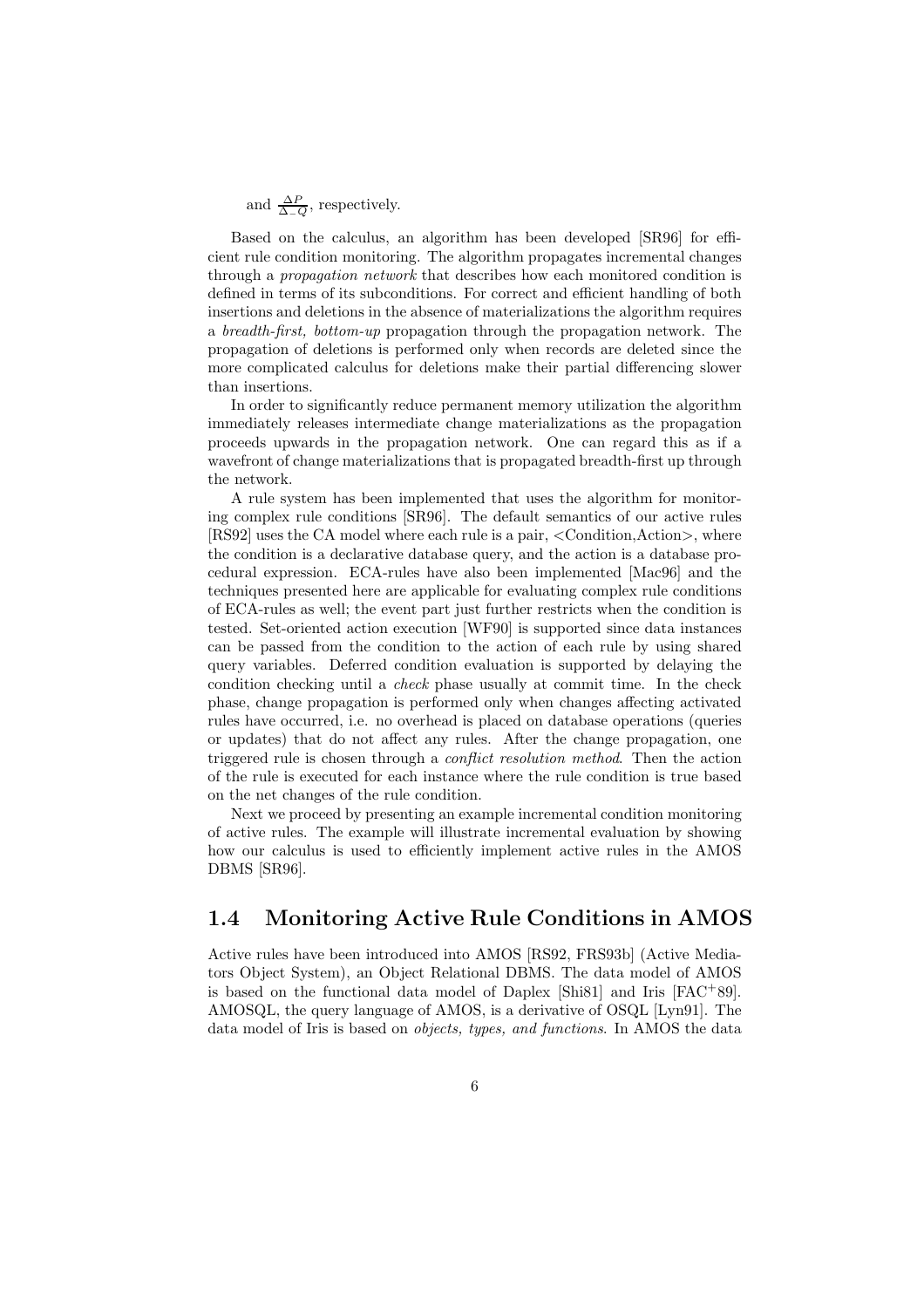model is extended with *rules*. Everything in the data model is an object, including types, functions, and rules. All objects are classified as belonging to one or several types, which are equivalent to classes. Functions can be stored, derived, or foreign. Stored functions equal object attributes or base relational tables, derived functions equal methods or relational views, and foreign functions are functions written in some procedural language<sup>2</sup>. Stored procedures can be defined as functions that have side-effects. AMOSQL extends OSQL with active rules, a richer type system, and multidatabase functionality.

## **1.4.1 Rules in AMOSQL**

The condition in an AMOSQL rule is a query and the action is a procedural expression.

The syntax for the CA rules is as follows:

**create rule** *rule-name parameter-specification* **as**

[ **for each** *variable-declaration-commalist* ] **when** *predicate-expression* **do** *procedure-expression*

The *predicate-expression* can contain any boolean expression, including conjunction, disjunction, and negation. Rules are activated and deactivated separately for different parameters.

The semantics of a rule is as follows: If an event of the database changes the truth value for some instance of the condition to *true*, the rule is marked as *triggered* for that instance. If something happens later in the transaction which causes the condition to become false again, the rule is no longer triggered. This ensures that we only react to net changes, i.e. *logical* events. A non-empty result of the query that represents the condition is regarded as *true* and an empty result is regarded as *false*.

Let us define an example database for a factory inventory:

```
create type item;
create type supplier;
create function quantity(item) -> integer;
create function max_stock(item) -> integer;
create function min_stock(item) -> integer;
create function consume_freq(item) -> integer;
create function supplies(supplier) -> item;
create function delivery_time(item,supplier) -> integer;
create function threshold(item i) \rightarrow integer as
        select consume_freq(i) * delivery_time(i, s)
               + min_stock(i)
        for each supplier s where supplies(s) = i;
```
<sup>2</sup>Foreign functions allow for extending the DBMS with new operations for specific database applications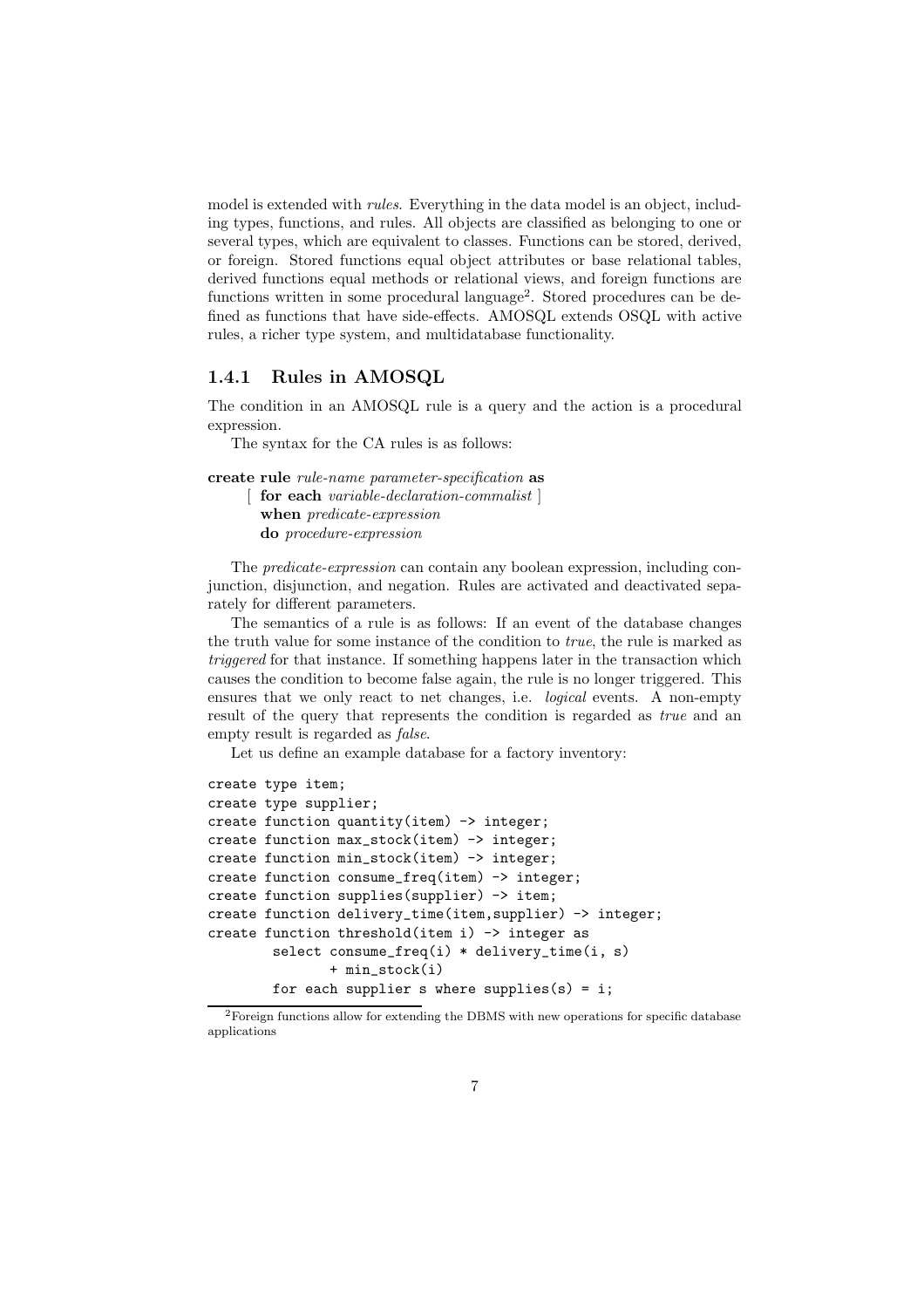```
create rule monitor_items() as
        for each item i
        when quantity(i) \times threshold(i)
        do order(i, max_stock(i) - quantity(i));
```
The monitor items rule monitors the quantity of all items in stock and orders new items when the quantity of some item drops below the threshold, considering the time to get new items delivered. The procedure order does the actual ordering. The consume-frequency defines how many instances of a specific item are consumed on average per day.

Next we populate the database and activate the rule monitor\_items:

```
create item instances :item1, :item2;
set max_stock(:item1) = 5000;
set max\_stock(:item2) = 7500;
set min_stock(:item1) = 100;
set min\_stock(:item2) = 200;
set consume_freq(:item1) = 20;
set consume_freq(:item2) = 30;
create supplier instances :sup1, :sup2;
set supplies(:sup1) = :item1;
set supplies(:sup2) = :item2;
set delivery_time(:item1, :sup1) = 2;
set delivery_time(:item2, :sup2) = 3;
activate monitor_items();
```
The activated rule will now monitor the items and trigger if the quantity falls below the threshold (i.e. below 140 of : item1 and below 290 of : item2).

## **1.4.2 Rule Compilation**

The rule compiler generates the condition function cnd\_monitor\_items from the condition of the rule monitor items. This function returns all the items with quantities below the threshold. Condition monitoring is then regarded as monitoring changes to the condition function [Ris89].

```
create function cnd_monitor_items() -> item as
        select i for each item i
        where quantity(i) \langle threshold(i);
```
The action part of the rule generates a stored procedure that takes an item as argument and orders new items to fill the inventory.

```
create function act_monitor_items(item i) -> boolean as
       order(i, max_stock(i) - quantity(i));
```
At run-time the act monitor items procedure will be applied to *the set of changes* calculated from the differential denoted ∆cnd monitor\_items: for each item i in  $\Delta$ cnd\_monitor\_items() do act\_monitor\_items(i);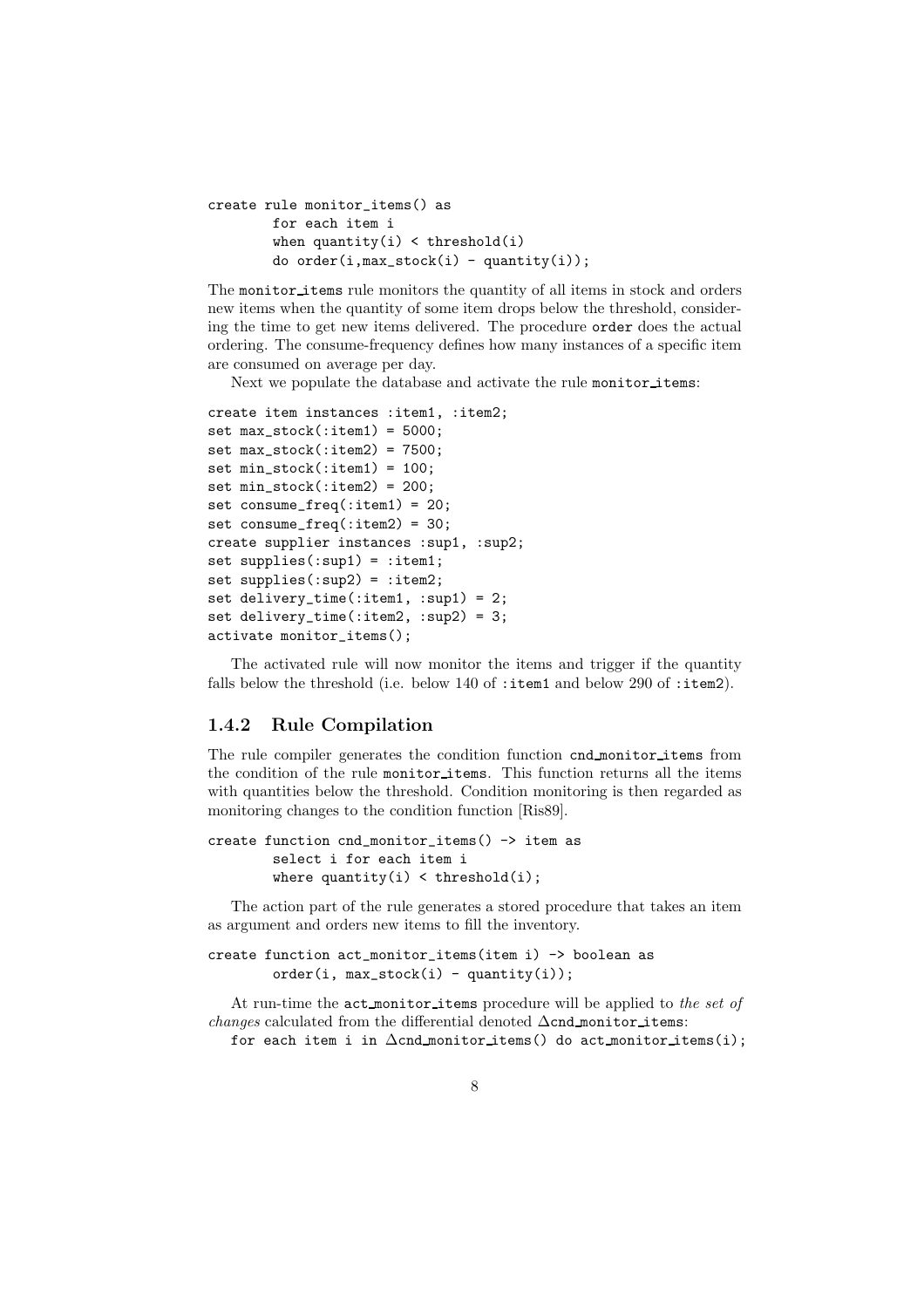We distinguish between *strict* and *nervous* rule execution semantics [SR96]. With strict semantics the action procedure is executed *only* when the truth value of the monitored condition changes from false to true in some transaction (i.e. we consider exactly the changes to the condition function since the last time it was checked). With nervous semantics the rule sometimes also triggers when there has been an update that causes the rule condition to become true without having been false previously. Nervous semantics is often sufficient; however, in our example strict semantics is preferable since we only want to order an item once when it becomes low in stock.



Figure 1.1: Dependency network of the rule condition

By looking at the definition of cnd monitor items we can define a *dependency network* (fig. 1.1) that specifies what changes can affect the differential ∆cnd monitor items. Each edge in the dependency network defines the influence from one function to another. With each edge we will later associate the partial differentials that calculate the actual influence from a particular node. For instance, ∆quantity is an influent of ∆cnd monitor items with a partial differential <sup>∆</sup>*cnd monitor items* <sup>∆</sup>*quantity* (the edge marked \* in fig. 1.1). The dependency network is constructed from the definition of the condition function and its sub-functions.

In our system AMOSQL functions are compiled into a domain calculus language called ObjectLog [LR92], which is a variant of Datalog [Ull89] where facts and Horn Clauses are augmented with type signatures. In AMOS stored functions are compiled into facts (base relations) and derived functions are compiled into Horn Clauses (derived relations). In our example the system can deduce the dependency network by examining the definitions of the functions cnd monitor items and threshold:

cnd monitor items*item*(I) ← quantity*item,integer*(I,G1) ∧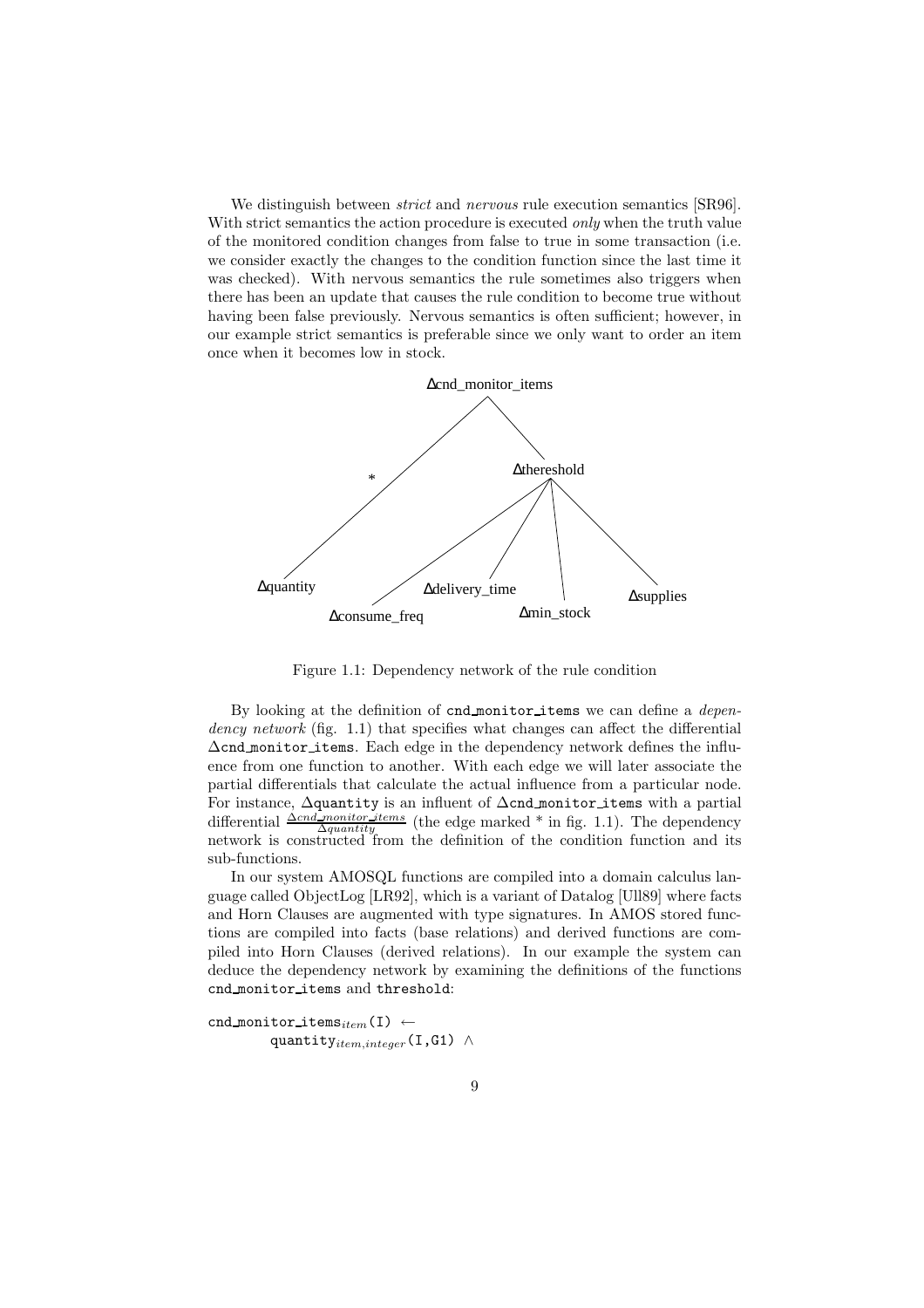```
thresholditem,integer(I,G2) ∧
        G1 < G2thresholditem,integer(I,T) ←
        consume freqitem,integer(I,G1) ∧
        delivery timeitem,supplier,integer (I,G2,G3) ∧
        suppliesitem,supplier(I,G2) ∧
        G4 = G1 * G3 \trianglemin stockitem,integer(I,G5) ∧
        T = G4 + G5
```
## **1.5 Partial Differencing**

We first define a *difference calculus* as the theory for incremental computation of changes in set expressions using an extension of set algebra. The calculus is then mapped to relational algebra by defining partial differentials for the basic relational operators. The calculus is our basis for incremental evaluation of rule conditions. It formalizes update event detection and incremental change monitoring. The calculus is based on the usual set operators *union* (∪), *intersection* (∩), *difference* (−), and *complement* (∼). Three new operators are introduced, *delta-plus* ( $\Delta_+$ ), *delta-minus* ( $\Delta_-$ ), and *delta-union* ( $\cup_{\Delta}$ ).  $\Delta_+$  returns all tuples added to a set over a specified period of time, and ∆<sup>−</sup> all tuples removed from the set. A *delta-set* ( $\Delta$ -set) is defined as a disjoint pair  $\langle \Delta_+ S, \Delta_- S \rangle$ for some set S and  $\cup_{\Delta}$  is defined as the union of two  $\Delta$ -sets. The calculus is general and the section ends with partial differencing formulae of the relational algebra operators.

Separate *partial differentials* are generated for monitoring insertions and deletions for each influent of a derived relation. Positive partial differentials (insertions) are calculated in the new state of the database, while the negative partial differentials (deletions) are calculated in the old state where the deleted tuples were present in the database. The database updates are made in-place, i.e. the current database state always reflects the new state.

## **1.5.1 Breadth-first propagation**

In some cases the old state,  $S_{old}$ , of some  $\Delta$ -set is needed. This is particularly important when dealing with deletions (see [SR96, Sko97] for details).

The old state of a relation can be calculated from the new state by performing a *logical rollback* that inverts all the updates. Given the value of S*new* we can calculate S*old* by inverting all operations done to S, i.e. by using

$$
S_{old} = (S_{new} \cup \Delta_{-}S) - \Delta_{+}S
$$

The calculus is based on accumulating all the relevant updates to base relations during a transaction. These accumulated changes are then used to calculate the partial differentials of derived relations. To make the logical rollback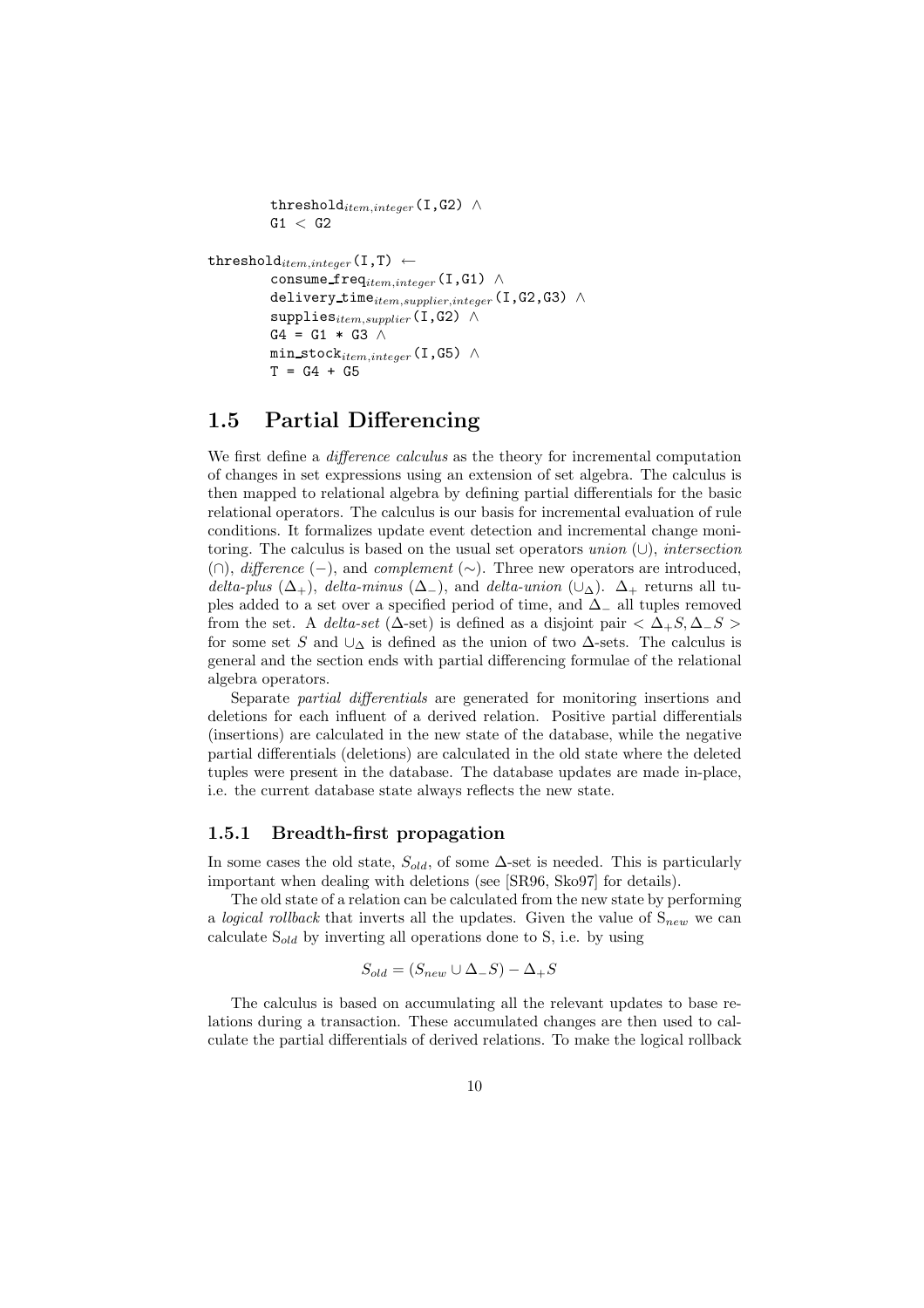possible the changes must be propagated in a breadth-first, bottom-up manner through a propagation network where the ∆-sets can be seen as temporary 'wave-front' materializations (fig. 1.2). This is required for the logical rollback since calculating the old state, S*old*, requires every instance of the propagated changes that influence S, i.e. the complete new  $\Delta_+S$  and  $\Delta_-S$  are needed in order to compute the complete S*old*. Next we define how to accumulate these changes and how to generate partial differentials.



Changes to stored relations

#### Figure 1.2: Breadth-first, bottom-up propagation

In the implementation  $\Delta$ -sets are represented as temporary materializations done in the propagation algorithm and are discarded as the propagation proceeds upwards. Changes, i.e. ∆-sets, which are not referenced by any partial differentials further up in the network are discarded. This assumes that there are no loops in the network, i.e. non-recursive functions. The algorithm propagates changes breadth-first by first executing all affected partial differentials of an edge (i.e. stored functions or base relations) and then by accumulating the changes in the nodes above. Here is an outline of the quite simple algorithm (see [Sko97] for more details):

```
for each level (starting with the lowest level)
          for each changed node (a non-empty \Delta-set)
                for each edge to an above node
                      execute the partial differential(s)
                      and accumulate the result in the
                      \Delta-set of the node above using \cup_{\Delta}
```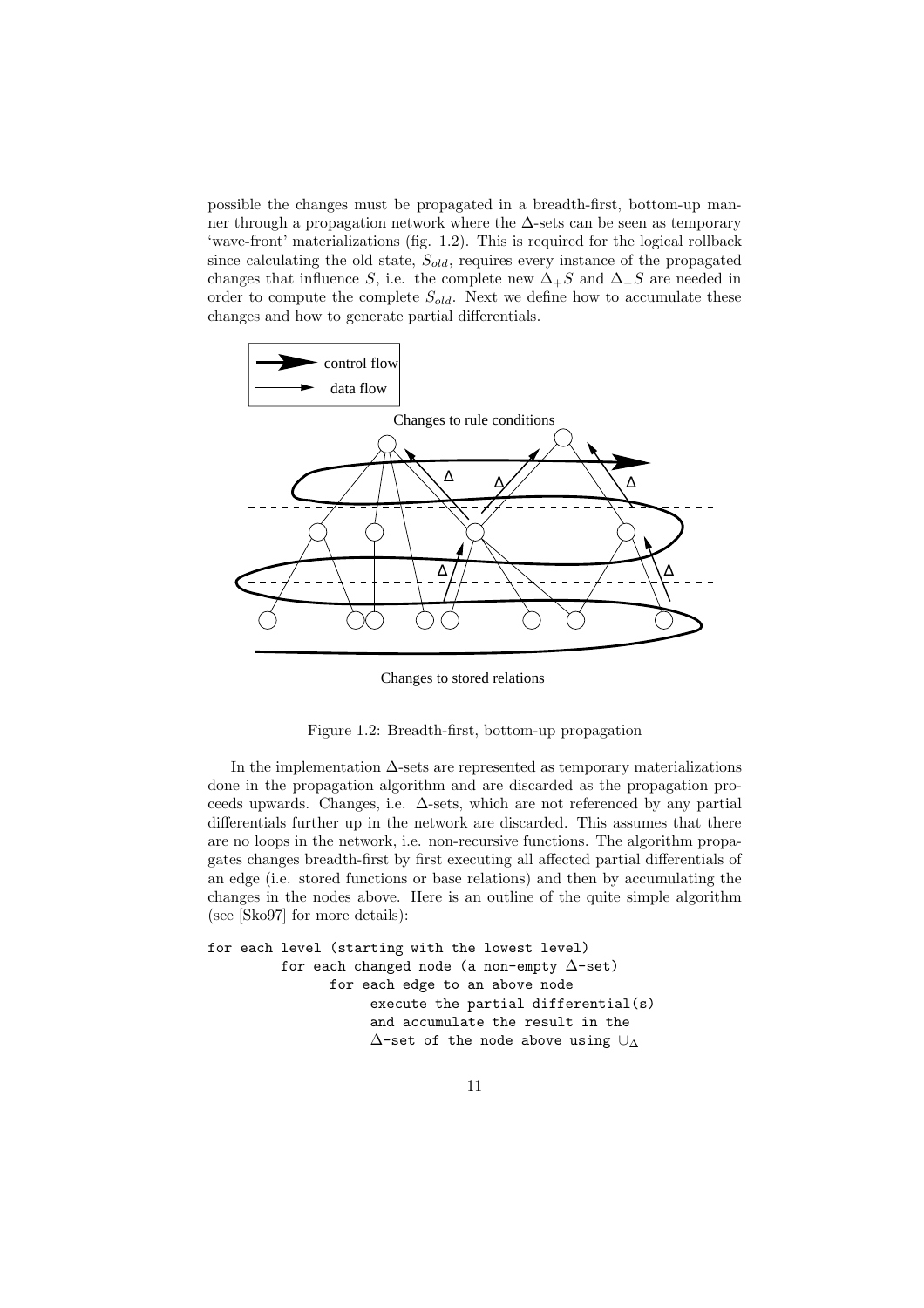The ∆-sets of each node are cleared after the node has been processed, i.e. after the partial differentials that reference the  $\Delta$ -sets have been executed.

## **1.5.2 Differencing Base Relations**

All changes to base relations, i.e. stored functions, are logged as *physical events* in an undo/redo log. If there is a change to a base relation, the physical events are accumulated in a ∆-set that reflects all *logical events* of the updated relation. Only those relations that are influents of some rule condition need ∆-sets. Before the physical update events are accumulated, a simple check is made if the base relation that was updated is influencing some activated rule condition. The ∆-sets can be discarded when the changes of the affected relations have been calculated, which saves space compared to other propagation algorithms where all the change data during the complete propagation need to be retained. Since rules are only triggered by net changes the physical events have to be added with the *delta union* operator,  $\cup_{\Delta}$ , that cancels counter-acting insertions and deletions in the  $\Delta$ -set. The  $\Delta$ -set for a base relation B is defined as:

$$
\Delta B = \langle \Delta_+ B, \Delta_- B \rangle
$$

where  $\Delta_{+}B$  is the set of added tuples to B and  $\Delta_{-}B$  is the set of removed tuples. They are defined as:

$$
\Delta_+ B = B - B_{old}
$$
  

$$
\Delta_- B = B_{old} - B
$$

Therefore it holds that

$$
B_{old} = (B \cup \Delta_{-} B) - \Delta_{+} B
$$

We define  $\cup_{\Delta}$  formally as:

$$
\Delta B_1 \cup_{\Delta} \Delta B_2 = \langle (\Delta_+ B_1 \cup \Delta_+ B_2) - (\Delta_- B_1 \cup \Delta_- B_2),
$$
  

$$
(\Delta_- B_1 \cup \Delta_- B_2) - (\Delta_+ B_1 \cup \Delta_+ B_2) \rangle
$$

The  $\cup_{\Delta}$  operator ensures that we only consider the net effect of updates to a function. Updates to stored functions are made by first removing the old value tuples and then adding the new ones. For example, let us update the minimum stock of some item twice assuming that min stock was originally 100:

set min\_stock(:item1) = 150; set min\_stock(:item1) = 100;

This produces the physical update events: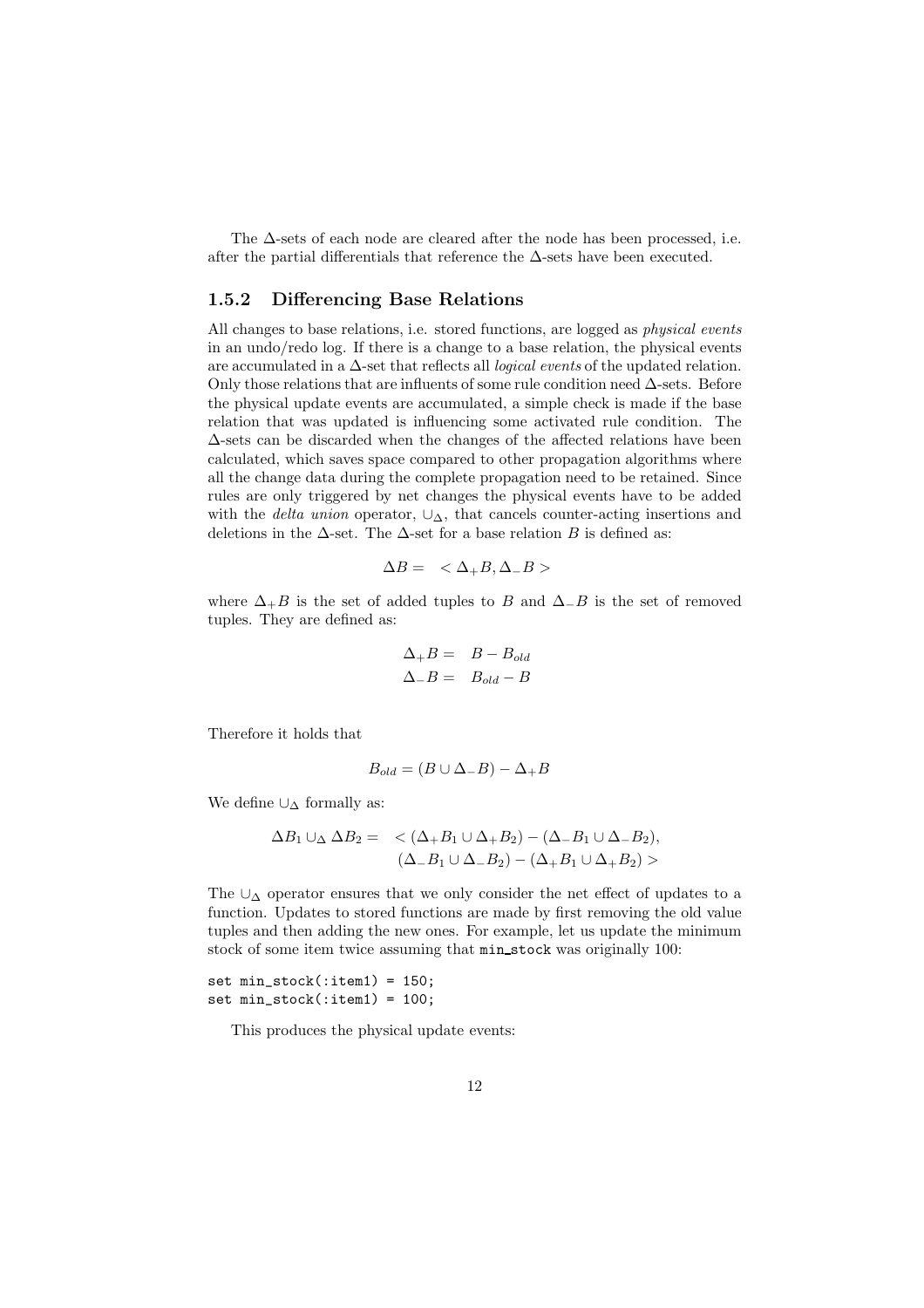```
-<min_stock,:item1,100>,
+<min_stock,:item1,150>,
-<min_stock,:item1,150>,
+<min_stock,:item1,100>.
    The \Delta\text{-set} for \texttt{min\_stock} changes accordingly with:
    \Delta min_stock = \langle \{\}, \{\text{<ifem1,100>}\}\rangle\Delta min_stock = \langle\langle\text{~iitem1,150>}\rangle,\langle\text{~iitem1,100>}\rangle\rangle\Delta min_stock = \langle \}, {\{\text{<:item1,100>}}\rangle\Delta min_stock = \langle \{\},\{\}\ranglei.e. there is no net effect of the updates.
```
#### **1.5.3 Partial Differencing of Views**

As for base relations, the ∆-set of a relational view is defined as a pair:

 $\Delta P = \langle \Delta_+ P, \Delta_- P \rangle$ 

We need to define how to calculate the ∆-set of an affected view in terms of the ∆-sets of its influents. To motivate our calculus we next exemplify change monitoring of views for positive changes (adding) and negative changes (removing), respectively. We then show how to combine partial differentials into the final calculus.

#### **Positive Partial Differentials**

For a view P defined as a Horn Clause with a conjunctive body, let Ip be the set of all its influents. The positive partial differentials  $\frac{\Delta P}{\Delta + X_i}$ ,  $X_i \in I_p$  are constructed by substituting  $X_i$  in P with its positive differential  $\Delta_+ X_i$ .

For example, if

$$
p(X, Z) \leftarrow q(X, Y) \land r(Y, Z)
$$

then

$$
\frac{\Delta p(X, Z)}{\Delta_+ q} \leftarrow \Delta_+ q(X, Y) \wedge r(Y, Z)
$$

and

$$
\frac{\Delta p(X, Z)}{\Delta_{+} r} \leftarrow q(X, Y) \land \Delta_{+} r(Y, Z)
$$

If the old database state consists of the stored relations (facts) q(1, 1)  $r(1, 2)$  $r(2, 3)$ then we can derive p(1, 2).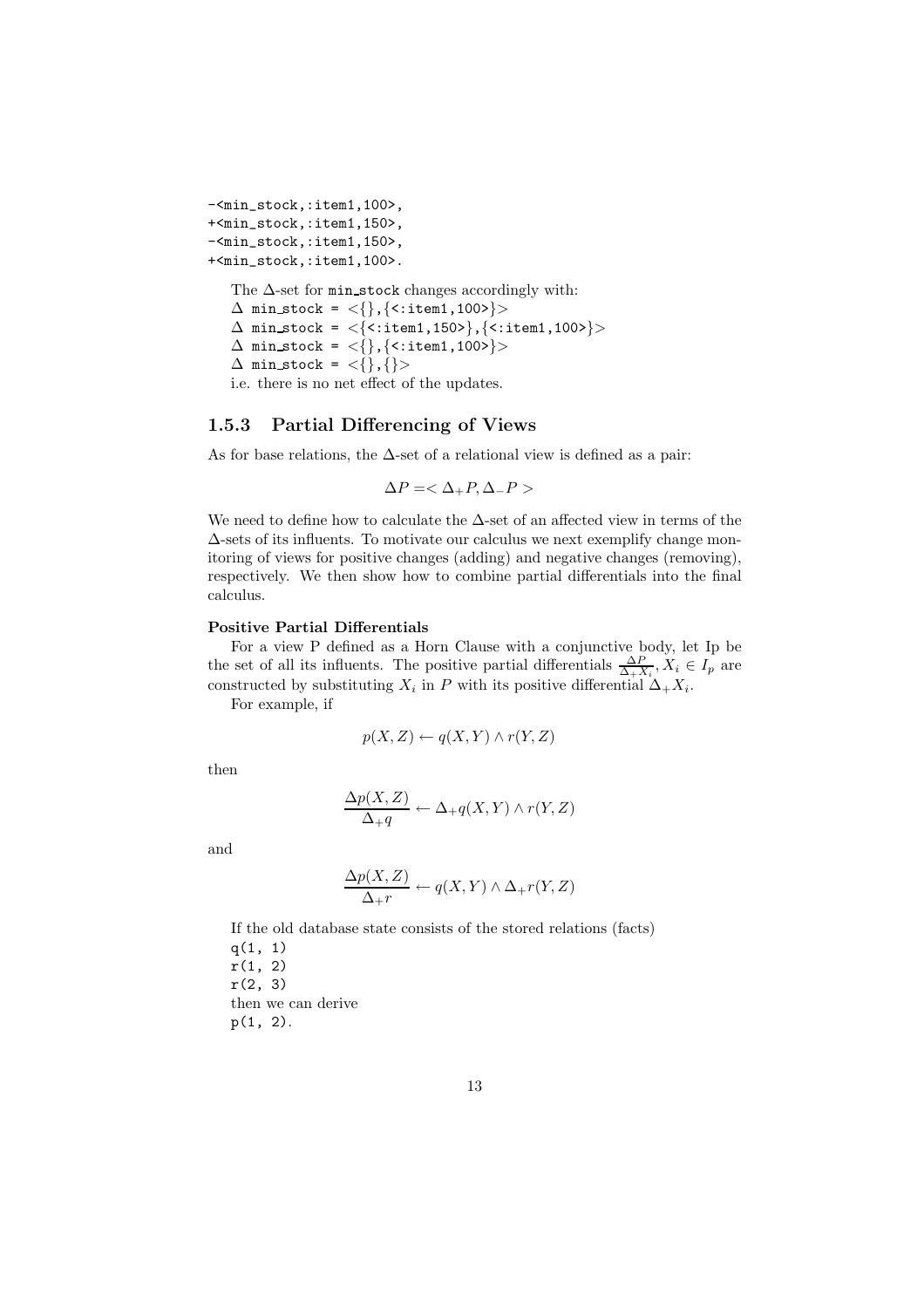```
A transaction performs the updates
assert q(1, 2)assert r(1, 4)The new state of the database now becomes
q(1, 1)
q(1, 2)
r(1, 2)r(1, 4)r(2, 3)and we can derive
p(1, 2)p(1, 3)
p(1, 4)
The updates give the \Delta-sets,
\Delta q = \langle \{ \langle 1, 2 \rangle \}, \{ \} \rangle\Delta r = \langle \{ 1, 4 \rangle \}, \{ \} \rangleThen \frac{\Delta p(X,Z)}{\Delta_+q} = \langle \{\texttt{<1,3>}\}, \{\} \rangleand
 \frac{\Delta p(X,Z)}{\Delta_+ r} = \left. < \right\{ < 1 , 4> \left\}, \right\} >and joining with \cup_{\Delta} finally gives
\Delta p = \langle \{ \texttt{1,3}, \texttt{3,1,4} \}, \{ \} \rangle
```
The AMOSQL compiler expands as many derived relations as possible to have more degrees of freedom for optimizations. The condition function of our running example will be expanded to:

```
cnd monitor itemsitem(I) ←
        quantityitem,integer(I,G1) ∧
         consume freqitem,integer(I,G2) ∧
        delivery timeitem,supplier,integer (I,G3,G4) ∧
         suppliesitem,supplier(I,G3) ∧
        G5 = G2 * G4 \wedgemin stockitem,integer(I,G6) ∧
        G7 = G5 + G6 \landG1 < G7
```
The positive partial differential based on the influent quantity is defined as:

```
∆cnd monitor itemsitem(I)/∆+quantity ←
          ∆+quantityitem,integer(I,G1) ∧
          consume freqitem,integer(I,G2) ∧
          delivery timeitem,supplier,integer (I,G3,G4) ∧
          suppliesitem,supplier(I,G3) ∧
          G5 = G2 * G4 \wedgemin stockitem,integer(I,G6) ∧
```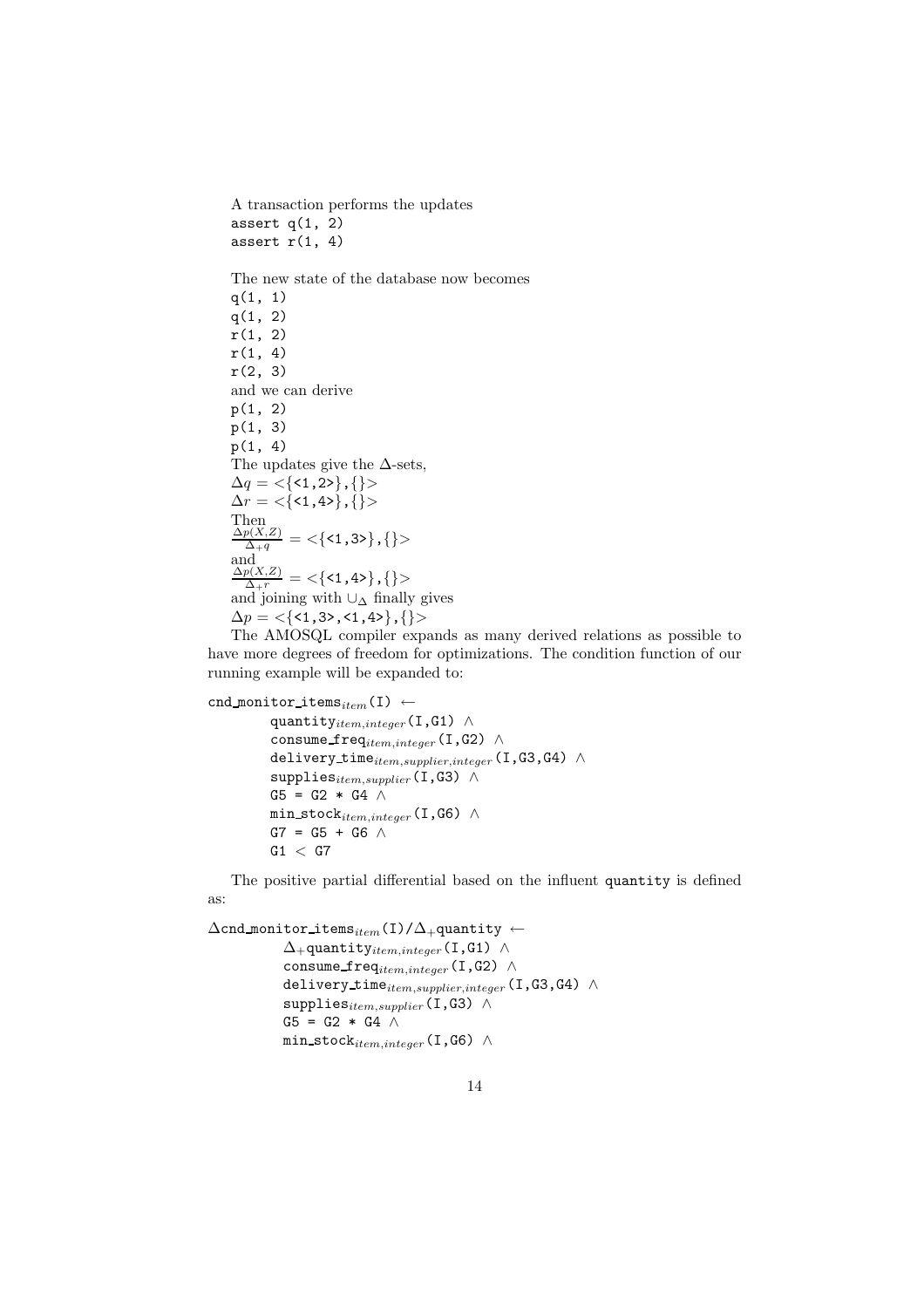$G7 = G5 + G6 \land$  $G1 < G7$ 

The other differentials  $\Delta$ cnd monitor items/ $\Delta$ +consume freq,  $\Delta$ cnd\_monitor\_items/ $\Delta_+$ delivery\_time,

#### $\Delta$ cnd monitor\_items/ $\Delta_{+}$ supplies, and

∆cnd monitor items/∆+min stock are defined likewise. Using these partial differentials we can build a *propagation network* for cnd monitor items by associating the partial differentials with the arcs of flattened version of the dependency network in Figure 1.1.

The propagation network for cnd monitor items is flat since the AMOS query compiler expands functions as much as possible. In the case of *late binding*<sup>3</sup> [FR95] this is not possible and the result is a more bushy network. Bushy networks are sometimes preferable since they can promote node sharing between nodes shared by different rule conditions.

#### **Negative Partial Differentials**

Often the rule condition depends only on positive changes, as for the monitor items rule. However, for negation and aggregation operators, negative changes must be propagated as well. For strict rule semantics, propagation of negative changes is also necessary for rules whose actions negatively affect other rules' conditions. See [SR96] for details.

#### **Partial Differentials of Intersection, Union, and Set-complement**

Let  $\Delta_+P$  be the set of additions (positive changes) to a view P and  $\Delta_-P$ be the set of deletions (negative changes) from P. As before, the  $\Delta$ -set of P,  $\Delta P$ , is a pair of the positive and the negative changes of P:

$$
\Delta P = \langle \Delta_+ P, \Delta_- P \rangle
$$

As for base relations, we formally define the delta-union,  $\cup_{\Delta}$ , over differentials as:

$$
\Delta P_1 \cup_{\Delta} \Delta P_2 = \langle (\Delta_+ P_1 \cup \Delta_+ P_2) - (\Delta_- P_1 \cup \Delta_- P_2),
$$
  

$$
(\Delta_- P_1 \cup \Delta_- P_2) - (\Delta_+ P_1 \cup \Delta_+ P_2) \rangle
$$

Next we define the partial differential,  $\frac{\Delta P}{\Delta X}$ , that incrementally monitors changes to P from changes of each influent X. Partial differencing of a relation is defined as generating partial differentials for all the influents of the relation. The net changes of the partial differentials are accumulated (using  $\cup_{\Delta}$ ) into  $\Delta P$ .

Let  $I_p$  be the set of all relations that P depends on. The  $\Delta$ -set of P,  $\Delta P$ , is then defined by:

$$
\Delta P=\cup_{\Delta}\frac{\Delta P}{\Delta X}=\cup_{\Delta}<\frac{\Delta P}{\Delta_+X},\frac{\Delta P}{\Delta_-X}>,\forall X\in I_p
$$

<sup>3</sup>Late binding means that some type information can not be determined at compiletime(early binding) and must instead be determined at run-time.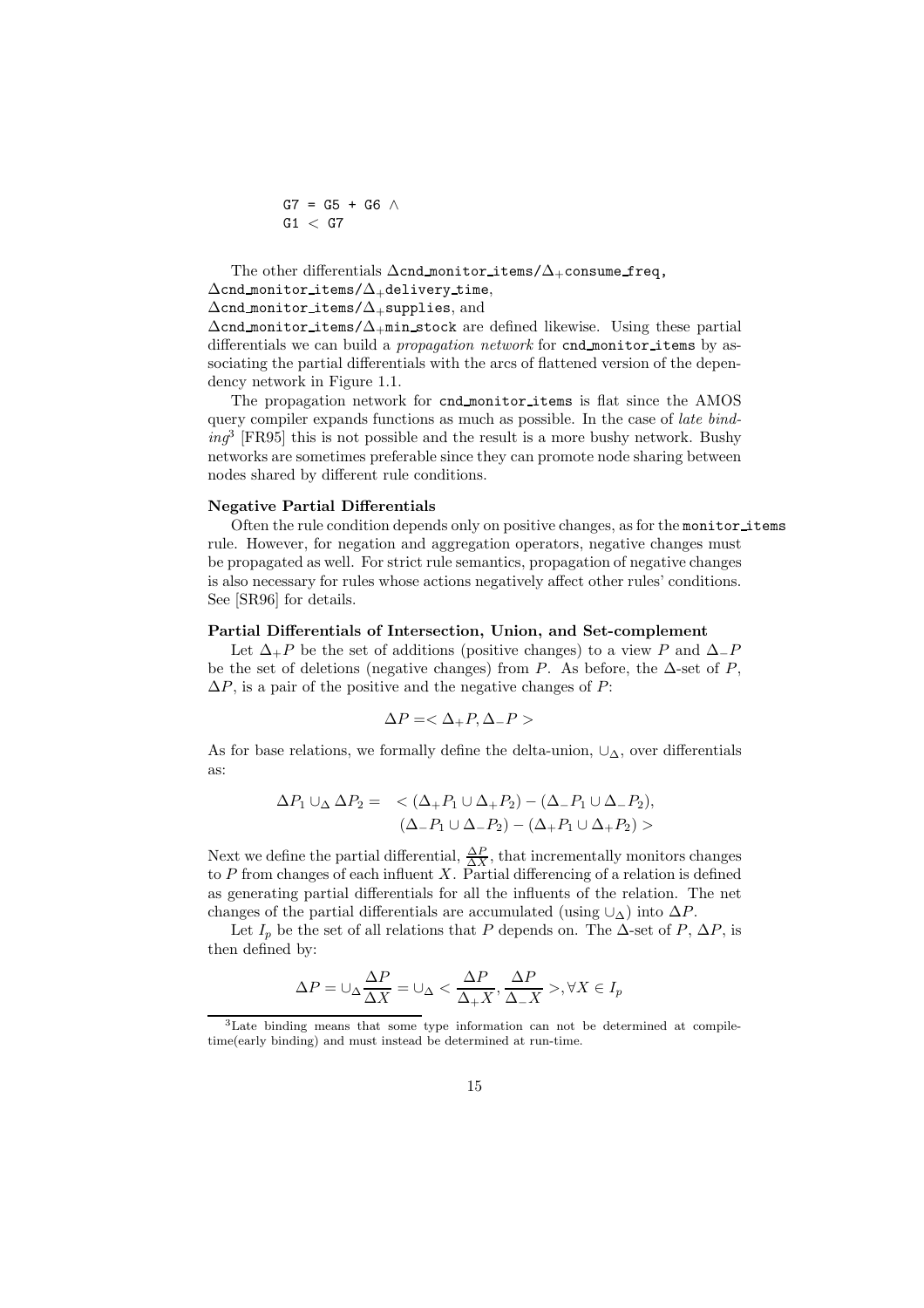For example, if  $P$  depends on the relations  $Q$  and  $R$  then:

$$
\Delta P = \frac{\Delta P}{\Delta Q} \cup_\Delta \frac{\Delta P}{\Delta R} = <\frac{\Delta P}{\Delta_+ Q}, \frac{\Delta P}{\Delta_- Q}> \cup_\Delta <\frac{\Delta P}{\Delta_+ R}, \frac{\Delta P}{\Delta_- R}>
$$

To detect changes of derived relations we define intersection (conjunction), union (disjunction), and complement (negation) in terms of their differentials as:

$$
\Delta(Q \cap R) = \langle (\Delta_{+}Q \cap R) \cup (Q \cap \Delta_{+}R), \{ \} \rangle
$$
  

$$
\cup_{\Delta}
$$
  

$$
\langle \{ \}, (\Delta_{-}Q \cap R_{old}) \cup (Q_{old} \cap \Delta_{-}R \rangle
$$
  

$$
\Delta(Q \cup R) = \langle (\Delta_{+}Q - R_{old}) \cup (\Delta_{+}R - Q_{old}), \{ \} \rangle
$$
  

$$
\cup_{\Delta}
$$
  

$$
\langle \{ \}, (\Delta_{-}Q - R) \cup (\Delta_{-}R - Q) \rangle
$$
  

$$
\Delta(\sim Q) = \langle \Delta_{-}Q, \Delta_{+}Q \rangle
$$

Note that for unions any overlaps between the added (removed) tuples and the old state (new state) of the other part of the union are removed. From the expressions above we can easily generate the simpler expressions in the case of, e.g. insertions only. For example, when only considering insertions, changes to intersections are defined as:

$$
\Delta_+(Q \cap R) = \Delta_+Q \cap R \cup (Q \cap \Delta_+R)
$$

## **Partial Differencing of the Relational Operators**

The calculus of partial differencing can easily be applied to the relational algebra to incrementally evaluate its operators. This is illustrated in table 1. This was generated by separating the expressions above for insertions and deletions and by using the definitions of the relational operators in terms of set operations. Note the table assumes set-oriented semantics and that  $Q - R$  can be rewritten as  $Q \cap (\sim R)$ . See [Sko97] for more details.

|                  | $\overline{\Delta_+ Q}$                      | $\overline{\Delta + R}$ | $\Delta-Q$                    | $\Delta P$<br>$\overline{\Delta - R}$ |
|------------------|----------------------------------------------|-------------------------|-------------------------------|---------------------------------------|
| $\sigma_{cond}Q$ | $\sigma_{cond}\Delta_+Q$                     |                         | $\sigma_{cond}\Delta_{-}Q$    |                                       |
| $\pi_{attr}Q$    | $\pi_{attr}\Delta_+Q$                        |                         | $\pi_{attr} \Delta_{-} Q$     |                                       |
|                  | $Q \cup R$ $\parallel \Delta_+ Q - R_{old}$  | $\Delta_+R-Q_{old}$     | $\Delta_{-}Q-R$               | $\overline{\Delta_-}R-Q$              |
|                  | $Q - R$ $\parallel \Delta_+ Q - R$           | $Q \cap \Delta_R$       | $\Delta_{-}Q-R_{old}$         | $Q_{old} \cap \Delta_+ R$             |
| $Q \times R$     | $\Delta_+ Q \times R$                        | $Q \times \Delta_+ R$   | $\Delta_{-}Q \times R_{old}$  | $Q_{old} \times \Delta_R$             |
|                  | $Q \bowtie R \parallel \Delta_+ Q \bowtie R$ | $Q \bowtie \Delta_+ R$  | $\Delta_{-}Q \bowtie R_{old}$ | $Q_{old} \bowtie \Delta_R$            |
|                  | $Q \cap R$ $\Delta_+ Q \cap R$               | $Q \cap \Delta_+ R$     | $\Delta_{-}Q \cap R_{old}$    | $Q_{old} \cap \Delta_R$               |

Table 1. Partial differencing of the Relational Operators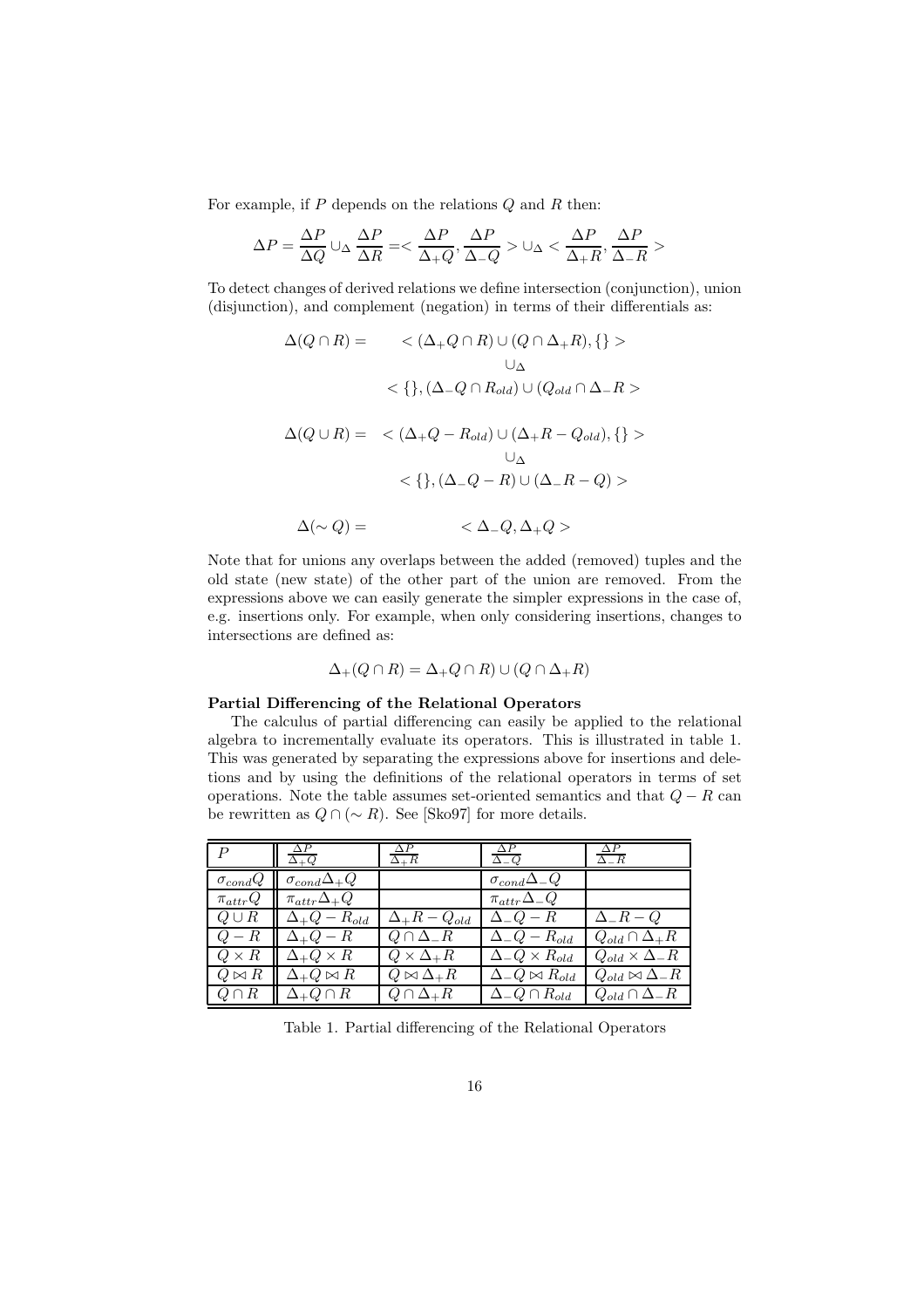## **1.6 Summary**

This chapter presented incremental evaluation techniques for efficient monitoring of complex rule conditions. An overview of incremental evaluation techniques was given. A difference calculus was presented for incremental evaluation of queries, based on database updates. The calculus defines partial differentials of rule conditions as separate queries that each considers changes to a single relation that influences a monitored rule condition. The advantage of incremental evaluation in general is the efficiency that comes from the assumption that most transactions only perform small changes to rule conditions and it is therefore cheaper to incrementally change a materialized rule condition than to recompute it in every transaction. Partial differencing has the additional advantages that only a few (or just one) partial differentials are normally executed in each transaction. The partial differentials are much simpler and more efficient than the combined full differentials, in particular when combining partial differentials for both positive (insertions) and negative (deletions) changes. The calculus also defines how to calculate the old database state without materializing. A breadth-first, bottom-up propagation algorithm is used where changes can be discarded as the propagation proceeds upwards in the propagation network. This propagation algorithm is fast, space efficient, and supports logical rollbacks.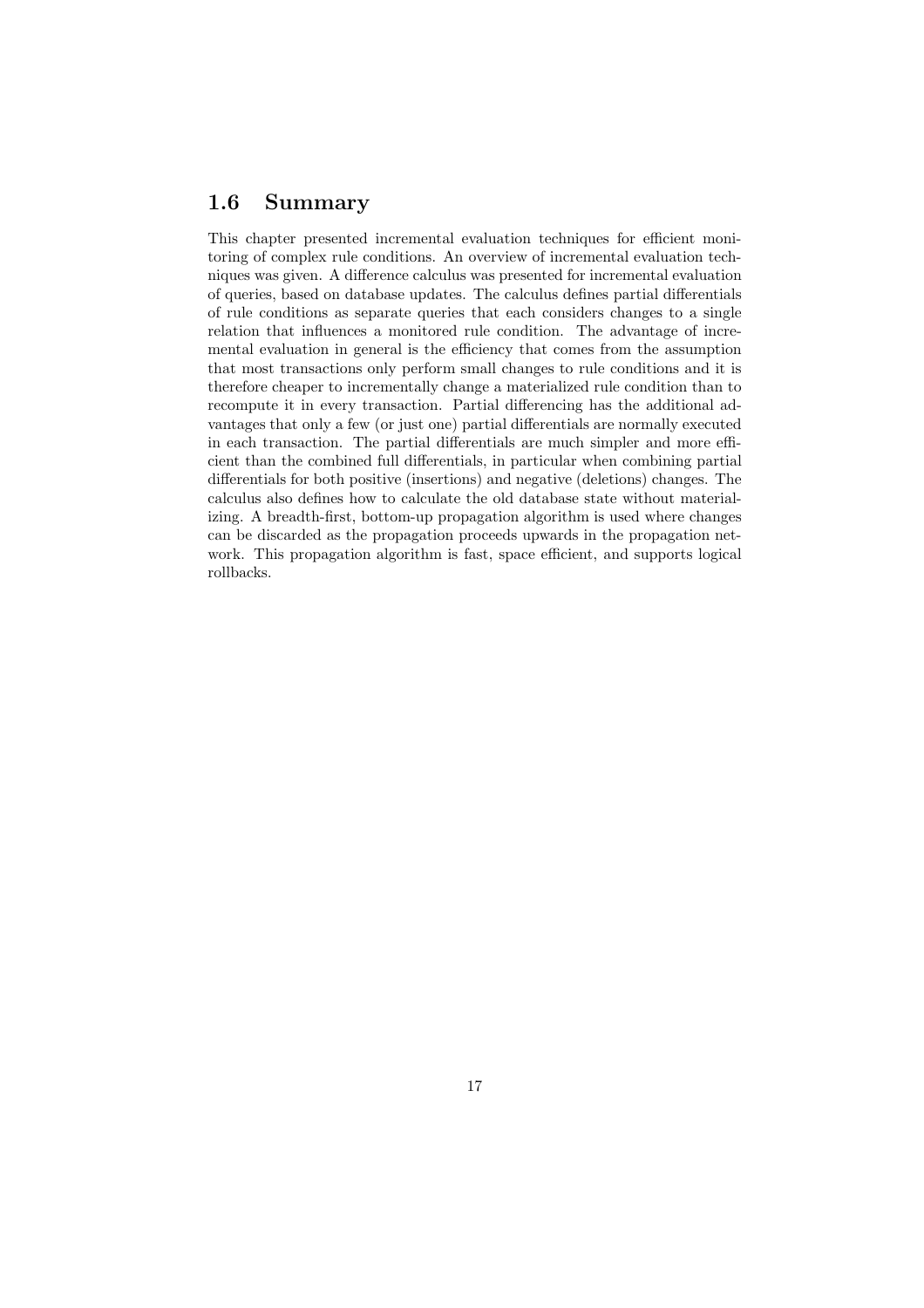## **Bibliography**

- [BFKM85] L. Brownston, R. Farrell, E. Kant, and N. Martin. *Programming Expert Systems in OPS5*. Adison-Wesley, 1985.
- [BLT86] J.A. Blakely, P-Å. Larson, and F.W. Tompa. Efficiently updating materialized views. In *SIGMOD Conf.*, pages 61–71, 1986.
- [CW91] S. Ceri and J. Widom. Deriving production rules for incremental view maintenance. In R. Camps G.M. Lohman, A. Sernadas, editor, *17th Intl. Conf on Very Large Data Bases*, pages 577–589. Morgan Kaufmann, 1991.
- [DS93] G. Dong and J. Su. First-order incremental evaluation of datalog queries. In *4th Int'l Workshop on Database Programming Languages*, pages 295–308, 1993.
- [FAC<sup>+</sup>89] D. Fishman, J. Annevelink, E. Chow, T. Connors, J.W. Davis, W. Hasan, C.G. Hoch, W. Kent, S. Leichner, P. Lyngbaek, B. Mahbod, M.A. Neimat, T. Risch, M.C. Chan, and W.K. Wilkinson. Overview of the iris dbms. In W.Kim and F.H. Lochovsky, editors, *Object-Oriented Concepts, Databases, and Applications*, pages 219–250. ACM Press, 1989.
- [For82] C.L. Forgy. Rete: A fast algorithm for the many pattern/many object pattern match problem. *Artificial Intelligence*, 19(1):17–37, 1982.
- [FR95] S. Flodin and T. Risch. Processing object-oriented queries with invertible late bound functions. In *21st Int. Conf. on Very Large Databases (VLDB'95)*, pages 335–344, 1995.
- [FRS93a] F. Fabret, M. Regnier, and E. Simon. An Adaptive Algorithm for Incremental Evaluation of Production Rules in Databases. In R. Agrawal, S. Baker, and D. Bell, editors, *19th Intl. Conf. on Very Large Data Bases*, pages 455–466. Morgan Kaufmann, 1993.
- [FRS93b] G. Fahl, T. Risch, and M. Sköld. Amos an architecture for active mediators. In *Intl. Workshop on Next Generation Information Technologies and Systems (NGITS'93)*, pages 47–53, 1993.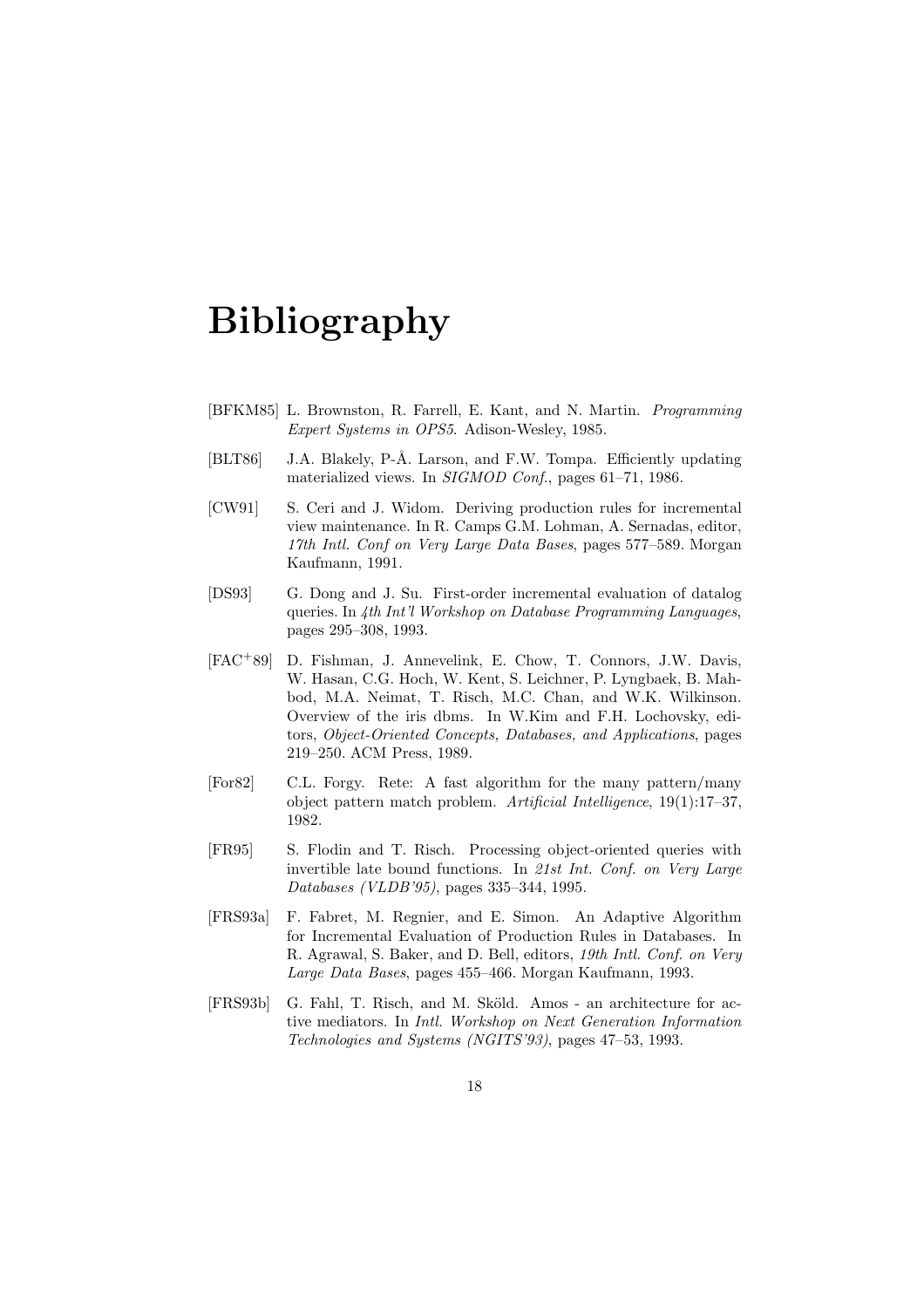- [GHJ96] S. Ghandeharizadeh, R. Hull, and D. Jacobs. Heraclitus: Elevating deltas to be first-class citizens in a database programming language. *ACM Transactions on Database Systems*, 21(3):370–426, 9 1996.
- [GM95] A. Gupta and I.S. Mumick. Maintenance of materialized views: Problems, techniques and applications. *IEEE Quarterly Bulletin on Data Engineering*, 18(2), 1995.
- [Han92] E.N. Hanson. Rule Condition Testing and Action Execution in Ariel. In *Proc. SIGMOD*, pages 49–58. ACM, 1992.
- [HD91] J. D. Harrison and S.W. Dietrich. Condition monitoring in an active deductive database. Technical Report TR-91-022, Arizona State University, 12 1991.
- [KM92] A.G.D. Katiyar and I.S. Mumick. Maintaining views incrementally. Technical Report TR-91-022, AT&T Bell Laboratories, 1992.
- [KP81] S. Koenig and R. Paige. A transformational framework for the automatic control of derived data. In *Proc. 7th Intl. Conf. on Very Large Data Bases*, pages 306–318. IEEE, 1981.
- [LR92] W. Litwin and T. Risch. Main memory oriented optimization of oo queries using types datalog with foreign predicates. *IEEE Transactions on Knowledge and Data Engineering*, 4(6), 12 1992.
- [Lyn91] P. Lyngbaek. Osql: A language for object databases. Technical Report HPL-DTD-91-4, Hewlett-Packard Laboratories, 1 1991.
- [Mac96] S-A. Machani. Events in an object relational database system. Technical Report LiTH-IDA-Ex-9634, University of Linköping, 1996.
- [Mir87] D.P. Miranker. TREAT: A Better Match Algorithm for AI Production Systems. In *Proc. AAAI*, pages 42–47, 1987.
- [PK92] R. Paige and S. Koenig. Finite differencing of computable expressions. *ACM Transactions on Programming Languages and Systems*, 4(2):402–454, 1992.
- [QW91] X. Qian and G. Wiederhold. Incremental recomputation of active relational expressions. *IEEE Transactions on Knowledge and Data Engineering*, 3(3):337–341, 1991.
- [RCBB89] A. Rosenthal, S. Chakravarthy, B. Blaustein, and J. Blakeley. Situation monitoring for active databases. In M.G.Apers and G.Wiederhold, editors, *Proc. 15th Intl. Conf. on Very Large Data Bases*, pages 455–464, 1989.
- [Ris89] T. Risch. Monitoring database objects. In P.M.G. Apers and G. Wiederhold, editors, *Proc. 15th Intl. Conf. on Very Large Databases*, pages 445–453, 8 1989.